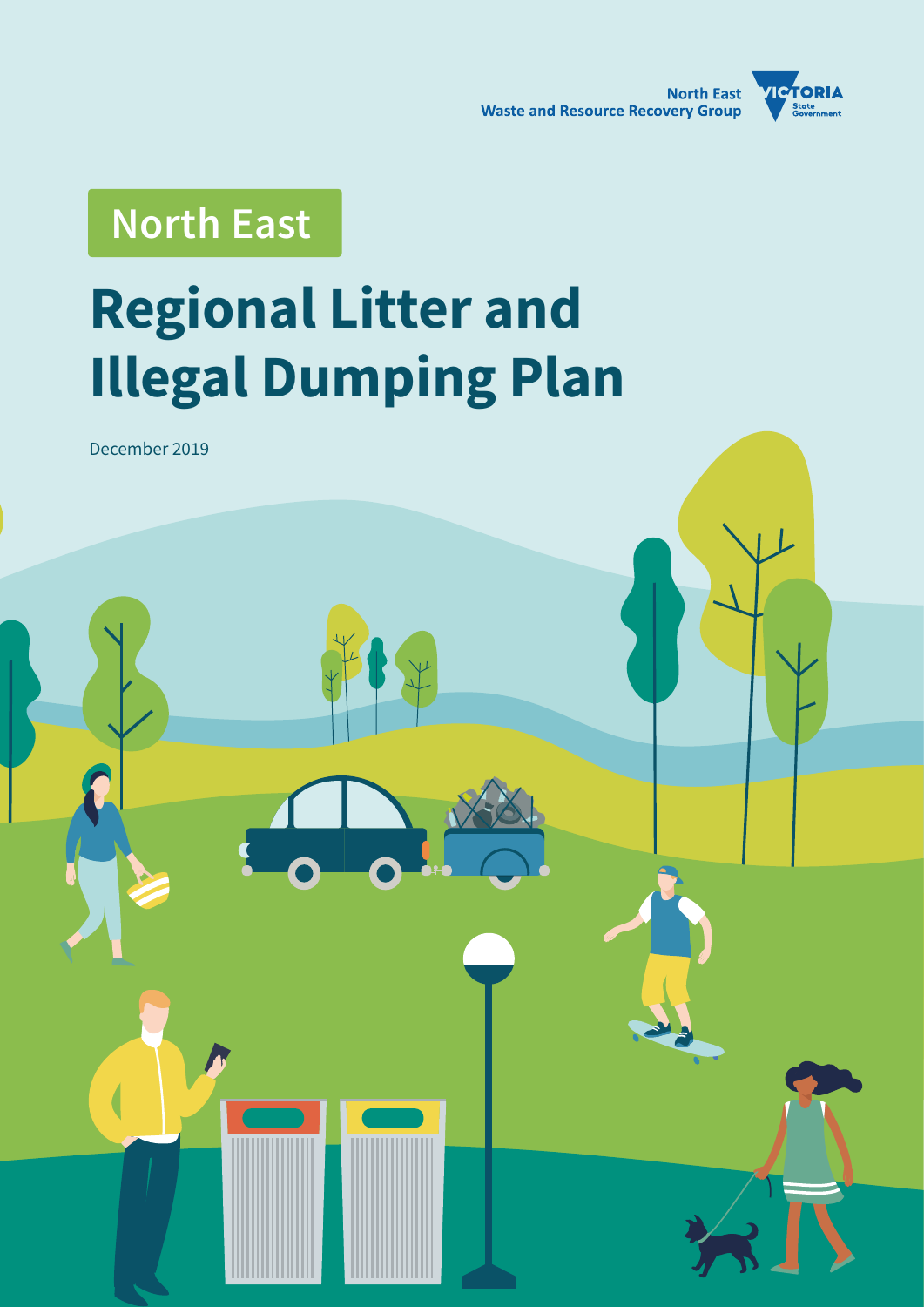#### **Disclaimer**

#### **Accessibility**

# **Abbreviations**

| <b>DELWP</b> | Department of Environment, Land, Water and Planning |  |
|--------------|-----------------------------------------------------|--|
| <b>EPA</b>   | Environment Protection Authority Victoria           |  |
| <b>WRRG</b>  | waste and resource recovery group                   |  |
| 2019         | 2018-19 financial year                              |  |
| 2018         | 2017-18 financial year                              |  |

# **Terms**

| <b>Land manager</b> | The term land manager is used to refer collectively to the group of             |
|---------------------|---------------------------------------------------------------------------------|
|                     | organisations that own or are responsible for managing public or Crown land.    |
|                     | It includes councils, Parks Victoria, DELWP, Regional Roads Victoria, VicTrack, |
|                     | V/Line, and water and catchment management authorities.                         |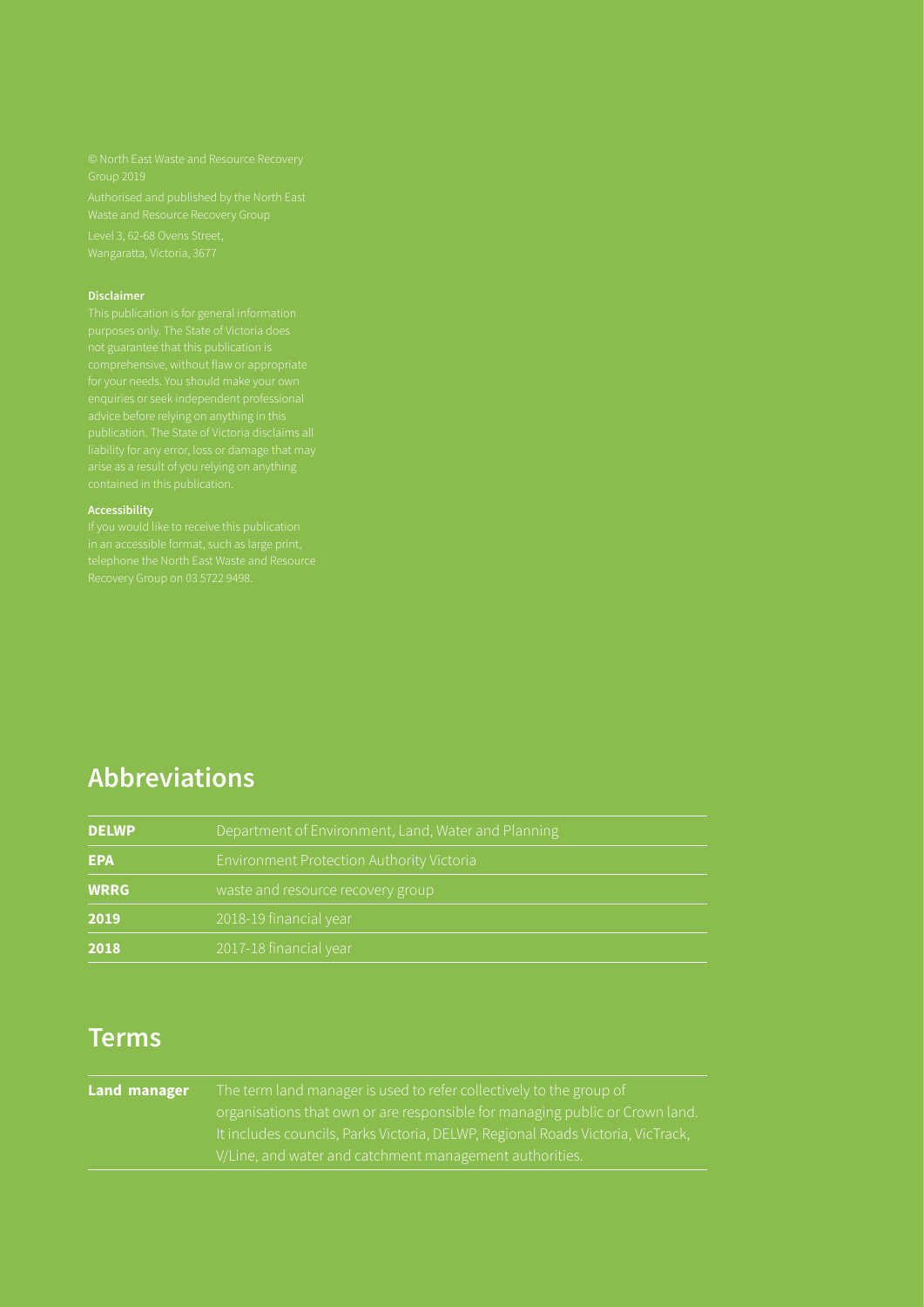# **Contents**

| 1. Vision                                         | 2              |
|---------------------------------------------------|----------------|
| 2. Context                                        | 2              |
| 2.1 Why we need a regional litter plan            | $\overline{2}$ |
| 2.2 Purpose                                       | $\overline{2}$ |
| 2.3 Scope                                         | 3              |
| 2.4 North East Waste and Resource Recovery Region | 4              |
| 2.5 How the plan was developed                    | 5              |
| 3. Litter and illegal dumping                     | 6              |
| 3.1 What is litter and what is dumping?           | 6              |
| 3.2 What do we know about littering and dumping?  | 6              |
| 3.3 How do we take action?                        | 8              |
| 4. Strategic framework and policy context         | <b>10</b>      |
| 4.1 Victoria                                      | 10             |
| 4.2 North East region                             | 11             |
| 4.3 Councils                                      | 11             |
| 5. Where are we now?                              | 12             |
| 5.1 Data                                          | 12             |
| 5.2 What the community told us                    | 19             |
| 5.3 Workshop priorities                           | 22             |
| 5.4 Victorian Litter Scorecard tool priorities    | 23             |
| <b>6. Regional priorities</b>                     | 24             |
| 6.1 Addressing the priorities with actions        | 24             |
| 7. Implementing the key actions                   | 26             |
| 7.1 Establish a regional partnership for delivery | 26             |
| 7.2 Measuring change                              | 27             |
| <b>References</b>                                 | 28             |
| <b>Appendices</b>                                 | 28             |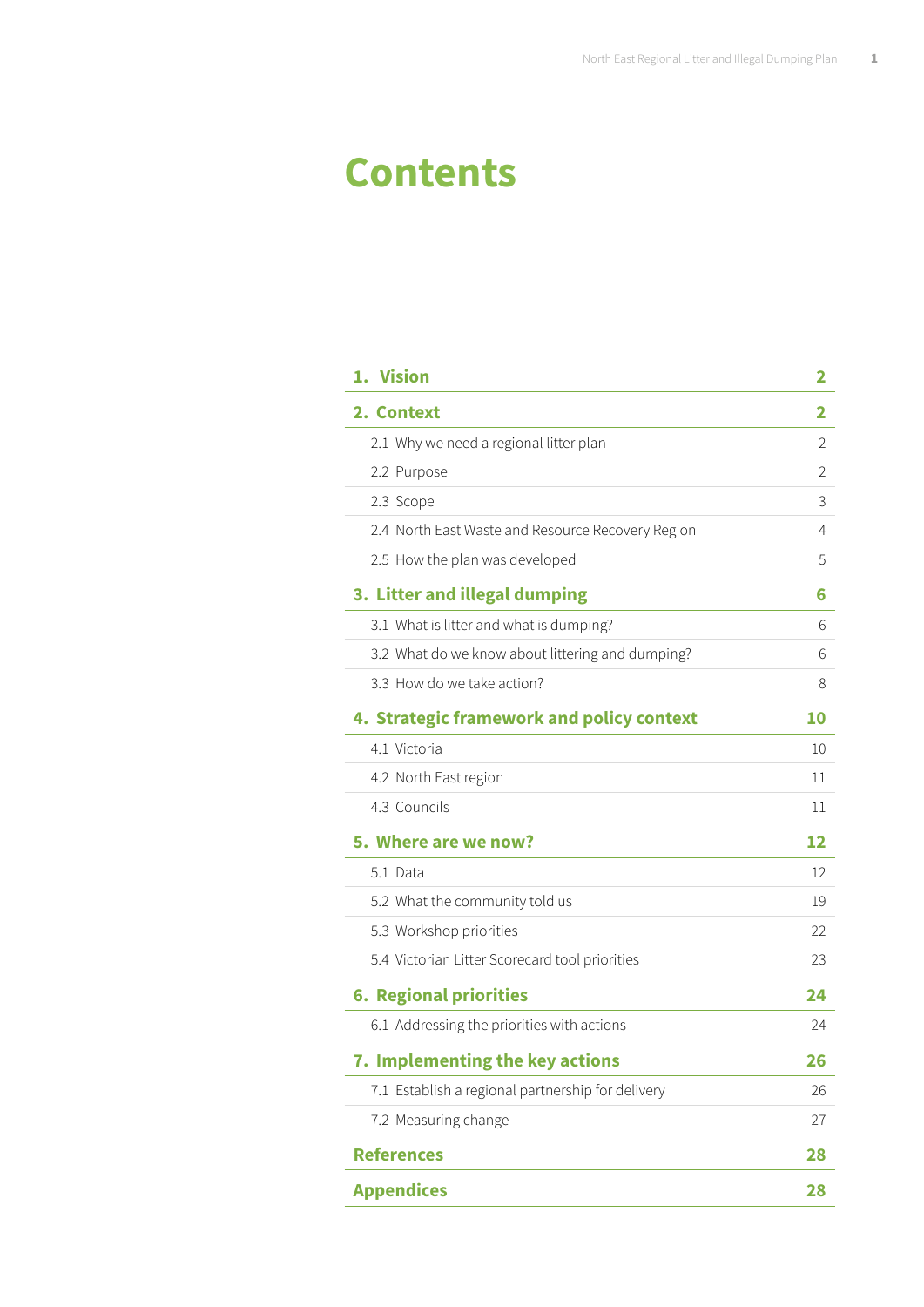<span id="page-3-0"></span>**1. Vision** 

# A clean region for everyone to enjoy

Our goal is to invest in prevention now to reap the rewards for the future.

# **2. Context**

## **2.1 Why we need a regional litter plan**

Long-term littering behaviour research has concluded that the majority of people do the right thing and dispose of their waste appropriately. However, a small minority have failed to get the message that our community rejects littering and dumping, or they simply don't care.

Many littered items could be recycled if disposed of appropriately. Many illegally dumped items could be reused by others or recycled at a transfer station either for free or a fee, which is often much cheaper than the fine and costs if prosecuted for dumping.

Work needs to continue with our community, businesses, councils and land managers such as Parks Victoria, the Department of Environment, Land, Water and Planning (DELWP), Regional Roads Victoria, Alpine Resorts and catchment management and water authorities, to stop littering and dumping.

## **2.2 Purpose**

This plan provides guidance to the community, businesses, councils and land managers to achieve a clean region for everyone to enjoy.

It provides insight, identifies the priorities and recommends partnerships to achieve our goals through focussed action.

The plan is built around three areas of focus:

- Build and strengthen a culture that rejects littering and dumping in the North East region.
- Plan programs that address the littering and dumping priorities and monitor and evaluate their effectiveness.
- Identify funding and resourcing requirements to deliver the necessary evidence base for the introduction of policies, legislation and further initiatives to reduce and prevent litter and dumping.

While major programs require external funding to implement, the plan also includes low or no-cost activities that can be implemented as opportunities arise.

The plan builds on past and ongoing activities and achievements.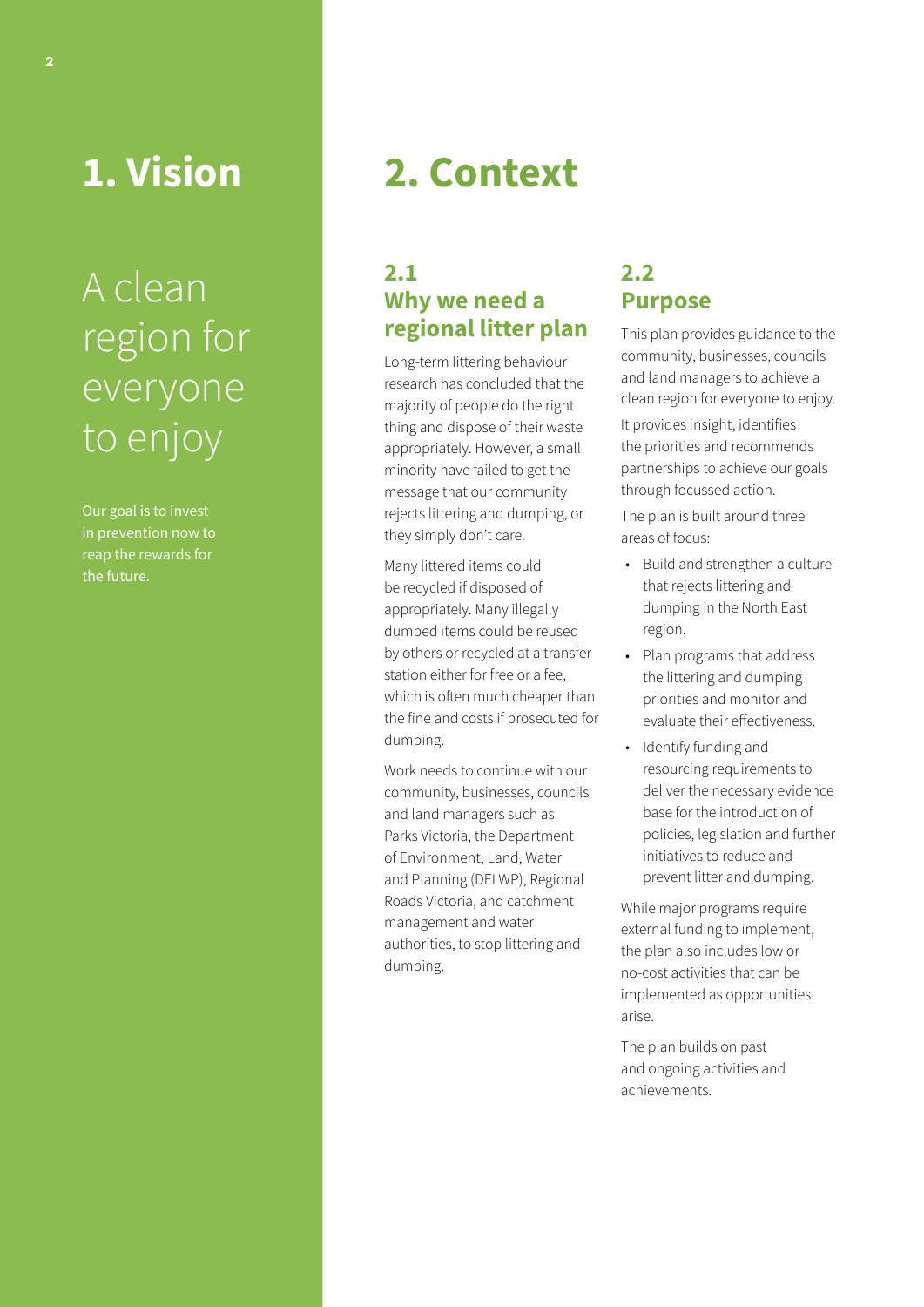# <span id="page-4-0"></span>**2.3 Scope**

The scope of the plan is to prevent and reduce litter and dumping where:

- Litter is broadly defined as small items of waste disposed of inappropriately.
- Illegal dumping is broadly defined as larger items, such as whitegoods, building and demolition waste or significant household waste, disposed of inappropriately.

It addresses the culture and behaviours of individuals and small businesses who litter and dump.

The plan does not address:

- Resource recovery and waste management services, such as kerbside waste and recycling collections, as they are dealt with in the *North East Waste and Resource Recovery Implementation Plan* and each council's waste and resource recovery services.
- Large scale industrial dumping which are an Environment Protection Authority Victoria (EPA) responsibility.
- 'Environmental pollution' resulting from business manufacturing or storage processes and activities such as discharges into the environment, including waterways, which are also an EPA responsibility.

A key outcome of this plan was to develop key actions to reduce and prevent local litter and illegal dumping priorities. The actions are based on a hierarchy of the most preferred to least preferred actions, described as *prevent*, *maintain* and *respond*.

The most preferred action is to *prevent*. This is followed by activities to *maintain*, which are planned, proactive and where the costs are known and controlled. In contrast, to *respond* is the least preferred action as it is reactive and the costs are difficult to predict or control. For example, if there is an increase in dumping and littered areas the cost to clean up can escalate beyond what was budgeted. Figure 1 shows the hierarchy of preferred actions.

#### **Figure 1 Hierarchy of most to least preferred litter and dumping actions**



We have then grouped actions to address *prevent*, *maintain* and *respond* into

# Educate and inform Monitor evaluate Equip enforce

three key elements of a circular process of refinement, shown in Figure 2.

This plan will not solve littering and dumping in the region. We need to continue understanding the complexity of littering and dumping behaviours and help people to do the right thing. Changing the culture of the minority to be aligned with the majority of our community takes time. The plan puts in motion a process to ensure we convey the right messages and deliver the right information, establish the required infrastructure and incentives to use the systems provided and finally determine how effective this approach has been. Once this has been accomplished improvements can be made to better achieve our goals.

### **Figure 2 Process for effective delivery and continuous improvement**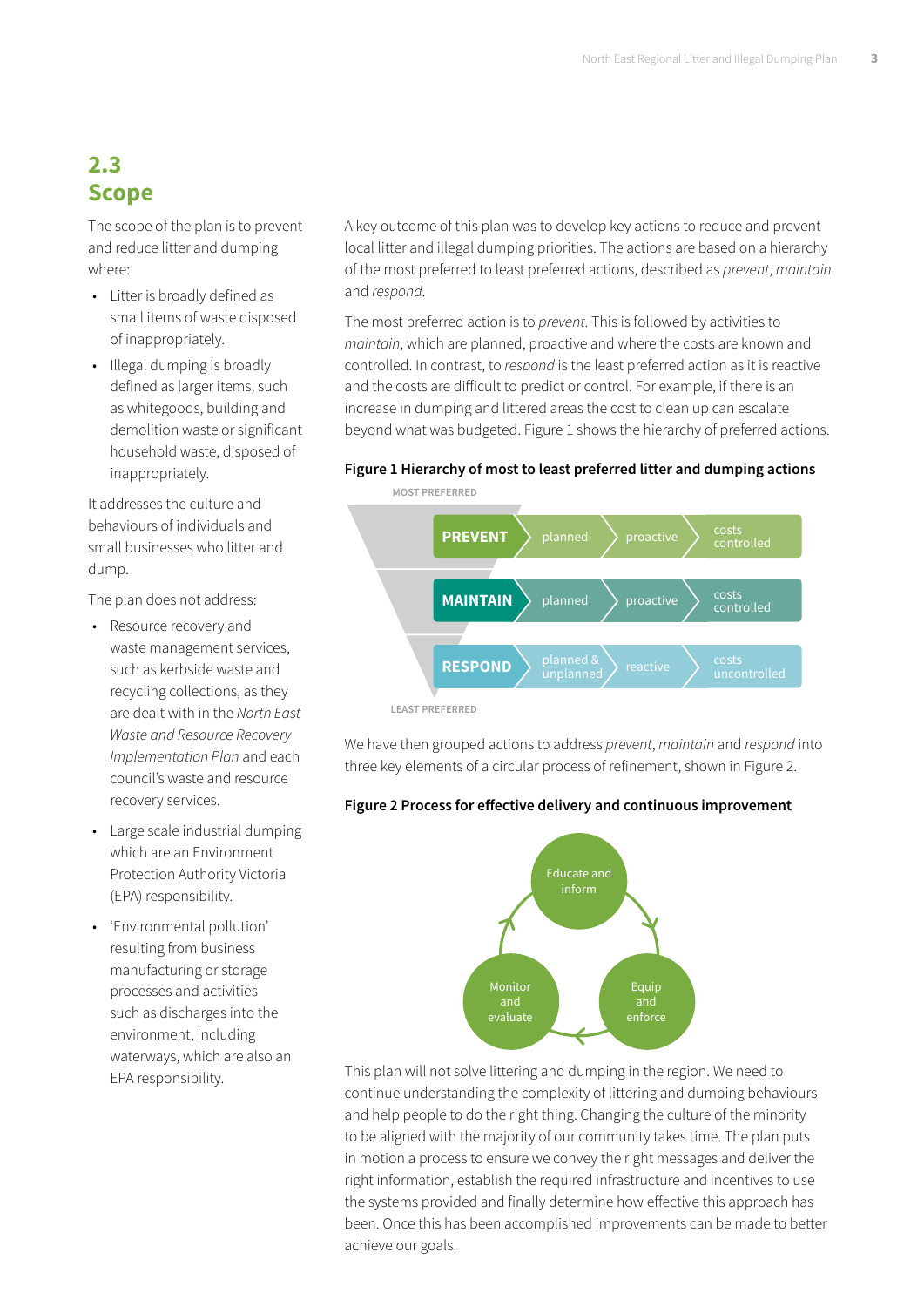# **2.4 North East Waste and Resource Recovery Region**

The North East Waste and Resource Recovery Region covers an area of 24,700 square kilometres, or about 11% of Victoria's land mass, and is home to over 125,000 people, or about 2% of the state population. It borders NSW at the Murray River and, with its snowy mountains and vineyards, is a tourist and lifestyle destination. It is situated around the Hume Freeway, making it a hub for industry and logistics companies.

The mix of rural councils and alpine resorts have a low population density of about 4.7 people per square kilometre.

The region includes the three alpine resorts which receive over 576,500 visitors each year swelling the regional population to nearly five times its permanent size.

Littering and dumping resulting from the 'carry in carry out policy' occurs in national forests, particularly around Mansfield. The peak winter tourist season sees the continued problem of roadside litter for the alpine resorts and the Bright, Mt Beauty and Mansfield townships and surrounds.

The many events held in Bright, which is also a popular camping destination, places pressure on temporary and permanent infrastructure in and around the town.

Figure 3 shows the map of the region which has seven councils:

- Alpine Shire
- Benalla Rural City
- Indigo Shire
- Mansfield Shire
- Towong Shire
- Wangaratta Rural City
- Wodonga City
- and three alpine resorts:
- Mount Buller/Mt Stirling
- Mount Hotham
- Falls Creek.

#### **Figure 3 Map of the North East Waste and Resource Recovery Region**

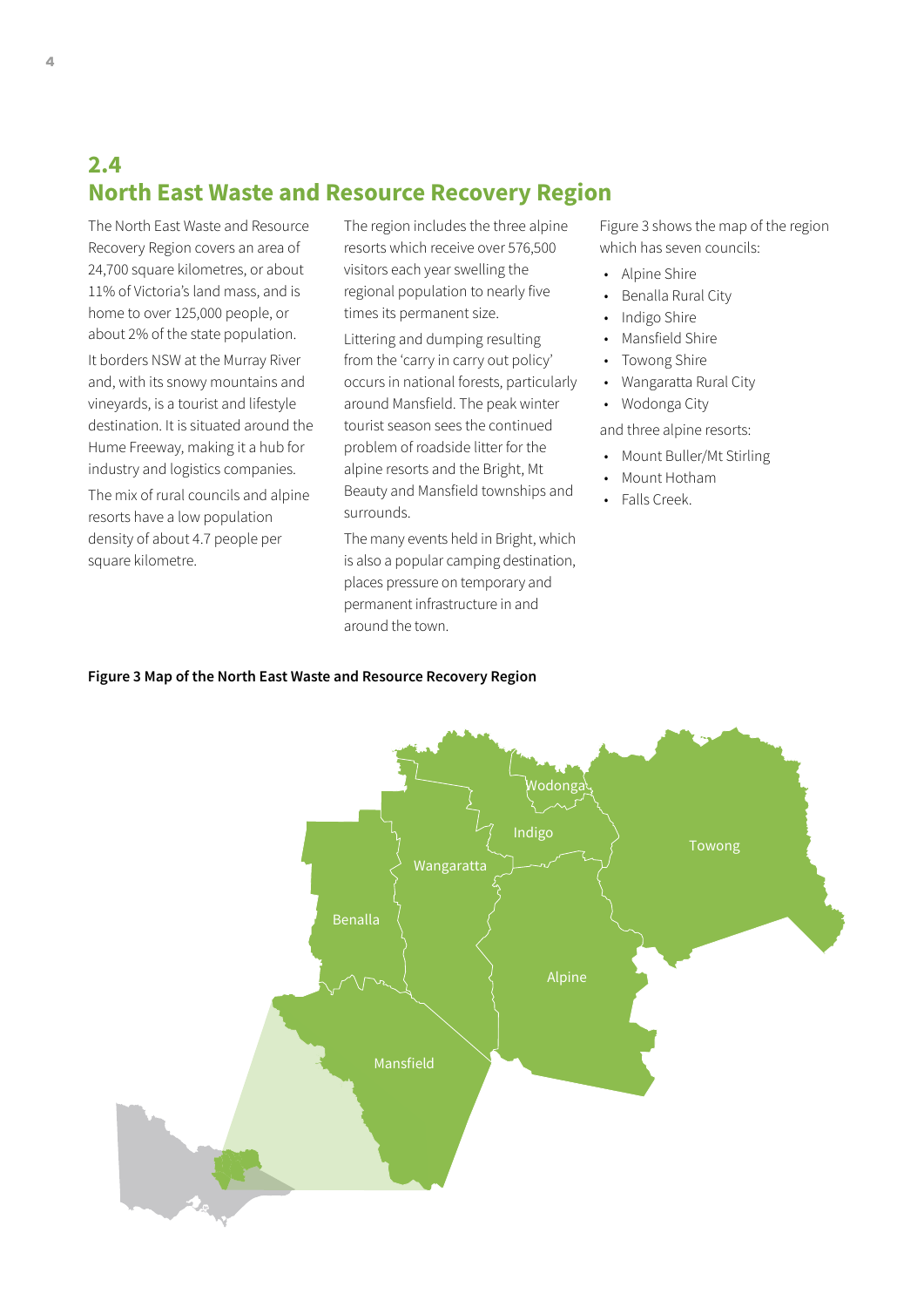# **2.5 How the plan was developed**

In developing the plan, we have built on all of the previous efforts and programs across the region, used all the available data, consulted with the community and stakeholders about their views and expectations. We also researched what we know works to develop the actions.

The plan was developed by consulting the community through an online survey, collecting existing available data, consulting with councils, land managers and other stakeholders individually and at workshops held in the region.

The data sets used to support the development of regional priorities included:

- Council data reported to Sustainability Victoria's *Local Government Annual Waste Services Report*.
- Additional internal council data, such as through parks and gardens / works depot, local laws and roads units.
- EPA fines issued through its vehicle litter reporting program.
- Other land manager data collected internally.

As well as the data analysis, we considered:

- the *Victorian Waste Education Strategy*
- the region's 10-year *Waste and Resource Recovery Implementation Plan*
- each council's relevant strategies and plans such as waste and recycling, litter and illegal dumping, and education strategies
- previous litter and dumping programs conducted in the regions or elsewhere
- litter and dumping literature and research to identify what works.

Consultation was a key to our approach to developing the plan to learn the experiences of the community in general as well as those community members and staff cleaning up litter and dumping and to understand their expectations for a clean community.

The plan has been developed by the North East Waste and Resource Recovery Group and partners through funding from Sustainability Victoria on behalf of the Victorian Government.

## 2.5.1 Collaboration and partnerships

The Loddon Mallee, Goulburn Valley, North East and Gippsland Waste and Resource Recovery Groups worked collaboratively using the same methodology to produce individual regional plans.

The four regions cover over 140,000 square kilometres or 62% of the land mass of Victoria. Each region shares a border with New South Wales and the Murray River is the border for three regions. Figure 4 shows the regions in Victoria.

### **Figure 4 Victorian waste and resource recovery regions**

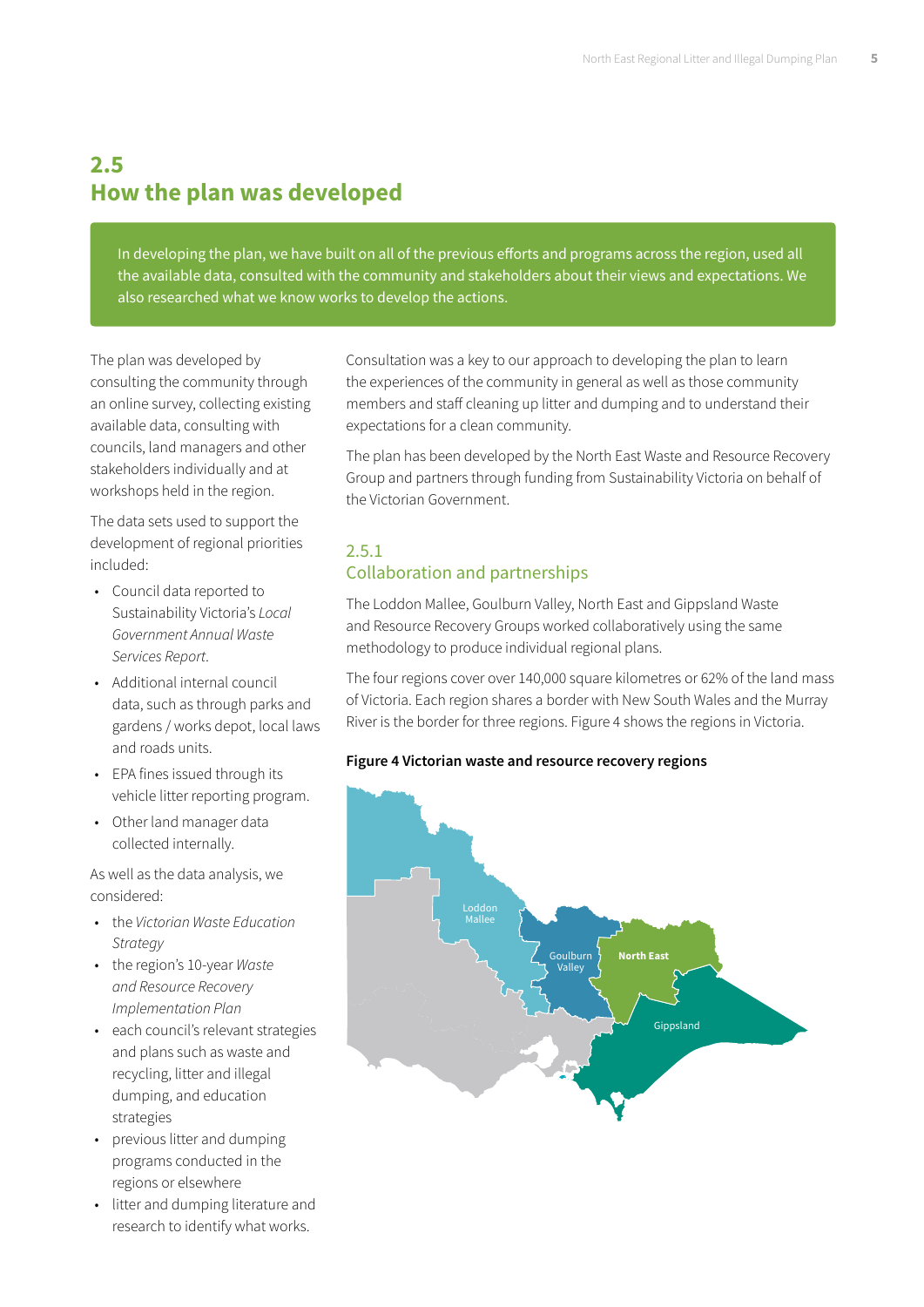# <span id="page-7-0"></span>**3. Litter and illegal dumping**

# **3.1 What is litter and what is dumping?**

In everyday terms, people think of *litter* as items that are not disposed of properly and are actively thrown away or left behind. It tends to be smaller items that people need to get rid of 'on the go', such as food or snack packaging, drink containers, cigarette butts and so on. Some items are *accidentally* littered such as a tissue falling from a sleeve or an empty plastic bag flying away.

We differentiate *dumping* from litter as larger items, like household furniture, whitegoods, building and demolition waste, and bags of household rubbish. In the region, some dumping occurs on nature strips but most of it is in bushland and open spaces characterised by secluded access, which the dumper looks for to conceal their illegal activity. It involves *planning* and *action*; packing the car boot, ute or trailer and driving to a chosen place to 'dump' your waste.

Dumping is illegal and we use the two terms interchangeably throughout the plan.

# **3.2 What do we know about littering and dumping?**

Social researchers Community Change have undertaken extensive research for many years on littering behaviours<sup>1</sup> that includes both observing what thousands of people do in public places and interviewing them about their behaviours. We know a lot about why people do it and how to prevent it based on that research.

Thankfully, the research finds *two-thirds of people in our community do the right thing and put their waste in a bin*. This fact was carefully considered in developing this plan and subsequent actions because we should acknowledge that most people do the right thing and reward them wherever possible and, very importantly, seek their support to help others do the right thing.

Research also indicates that there is no one type of litterer. People of all ages and backgrounds litter, and that behaviour varies depending on:

- the type of item needing disposal
- the type of location someone is in.

A summary of what the research tells us, which includes NSW EPA research into dumping, is summarised in Figure 5. Details of the NSW research is included in [Appendix I.](#page-29-0)

It is conservatively estimated that providing services, such as public bins and litter traps, to maintain clean towns and to clean up dumping and litter across the region is just over \$1 million annually. If we add the cost of street sweeping, which includes sweeping up litter as well as leaves and other organic matter, the cost rises to over \$1.7 million. (These services are discussed further in [Section 5.1.2](#page-14-0).)

The majority of the community who do the right thing often resent what they see is unnecessary expenditure cleaning up the mess of the minority that do the wrong thing. These funds could be spent on other areas that strengthen well-being and social cohesion throughout the region.

*<sup>1</sup> Litter-ology: understanding littering and the secrets to clean places, Spehr, K. and Curnow, R., Environment Books, Frankston, 2015*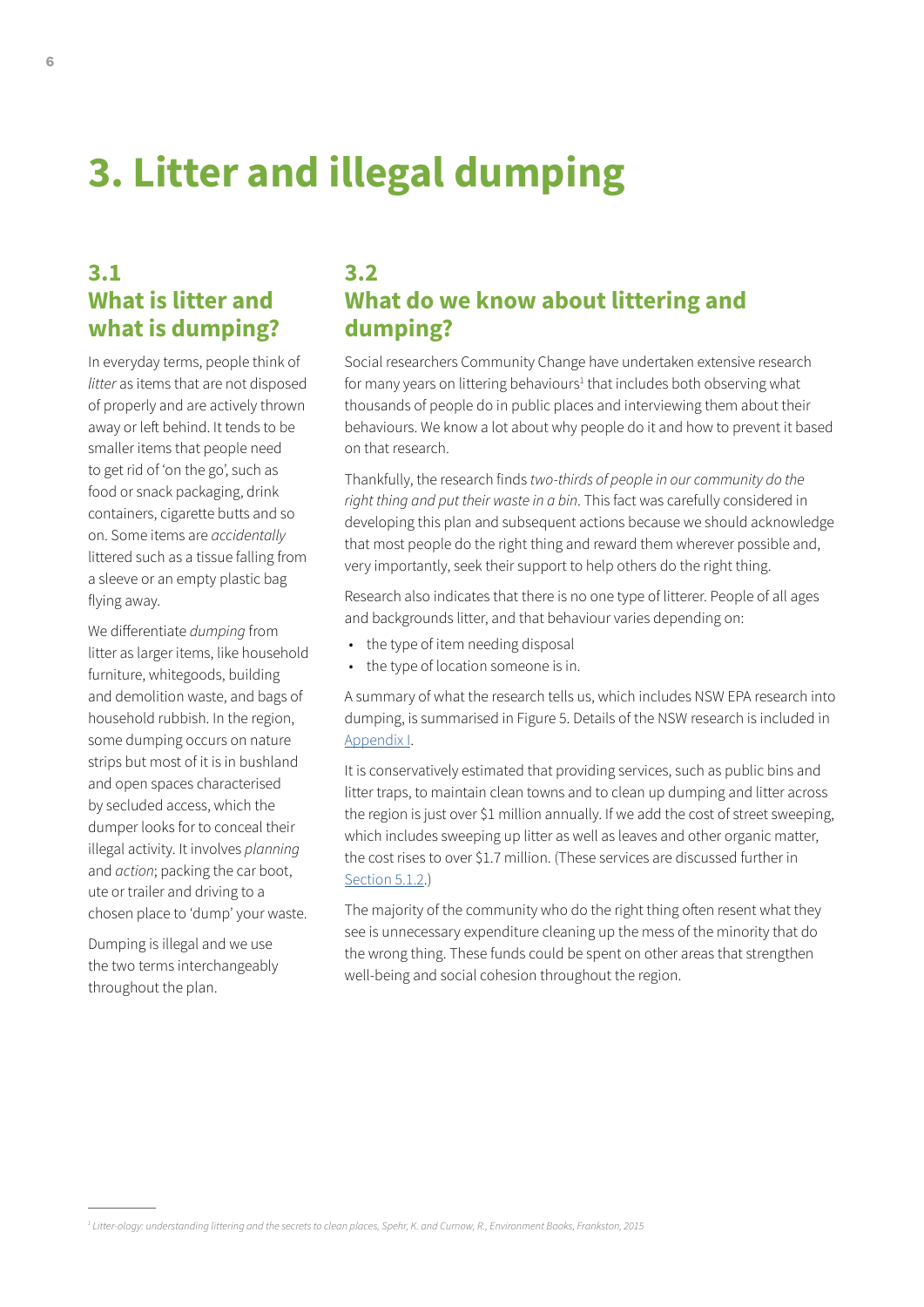#### **Figure 5 Summary of the** *what***,** *why* **and** *when* **of litter and dumping**



## **What are the costs?**

- harms land and aquatic creatures
- damages the environment
- makes our neighbourhood look bad
- makes public places less enjoyable
- items can no longer be recycled
- can block drains and cause flooding
- money spent cleaning up could be better spent in our community
- litter attracts more litter
- dumping attracts more dumping
- costs money to clean up
- it distresses and frustrates the people doing the right thing
- volunteers spending time cleaning up could be volunteering in other ways
- impacts on community cohesion
- takes a lot of time and resources to collect data about the costs of cleaning up

## **Why do people do it?**

- most people don't!
- there's no single answer!
- it depends on the item
- it depends on the location
- it depends who the person is with
- don't care
- are lazy

#### Some people think:

- it provides work for others
- the bin isn't close enough
- I'm entitled to dump because it costs too much to dispose of
- councils should take it away for free
- a cigarette butt isn't really litter
- apple cores and food will break down, they're not litter
- some dumpers say they have no choice

## **When does it happen?**

- when I want to get rid of something I no longer want
- at night in the bush
- when no one can see
- when I'm with my friends
- when I'm alone
- when I don't know what else to do
- when I think there should be a bin and there's not
- when I've paid for a ticket to the game / show
- a tissue falls out of my sleeve
- anytime
- when I don't care what people think
- when I can't be bothered
- when I'm out and there's no bin
- when I'm in the car and the take away food rubbish smells
- when I finish my cigarette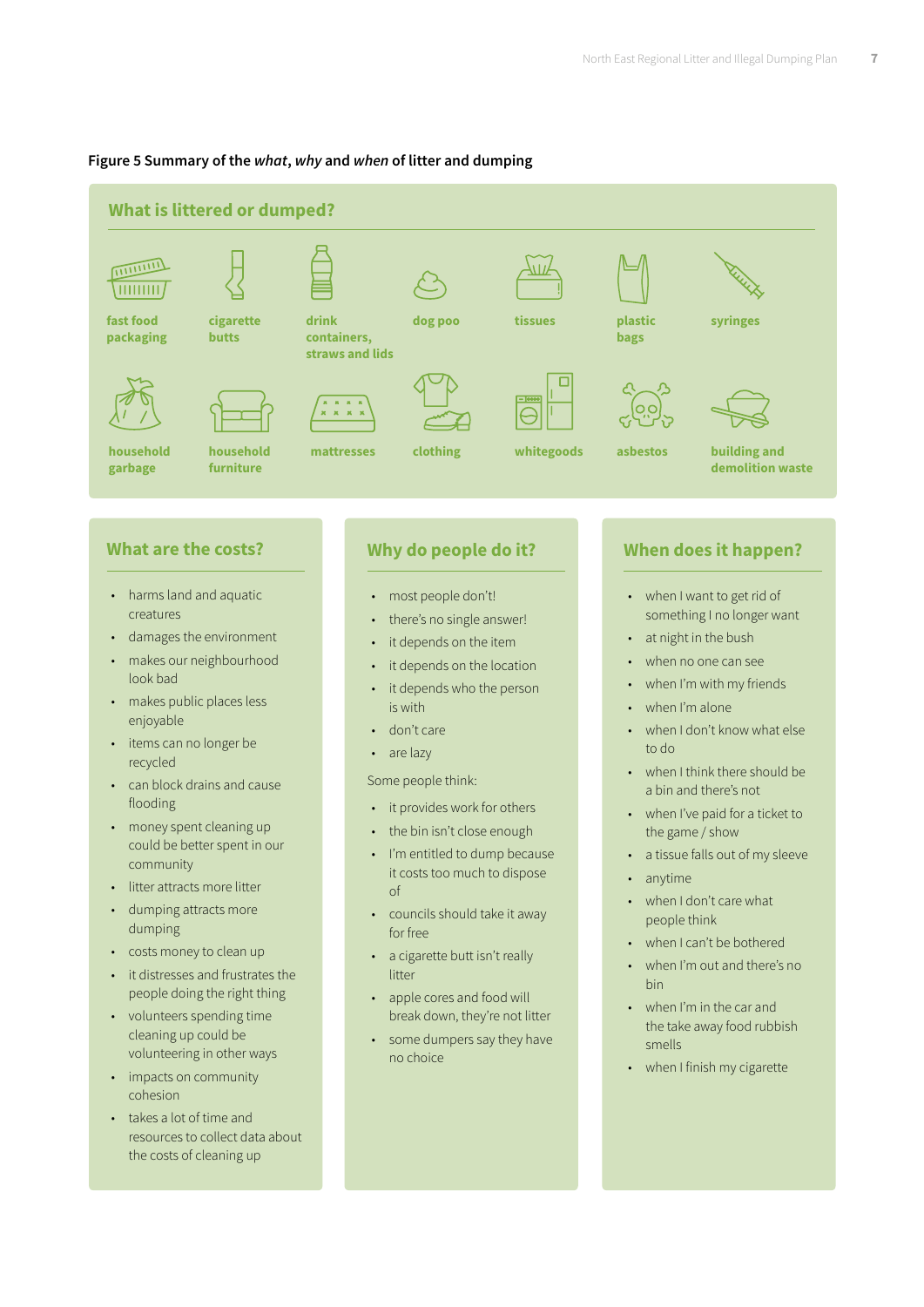# <span id="page-9-0"></span>**3.3 How do we take action?**

*Litter-ology* and other research tells us that we need to help people to understand what they might be doing wrong and what is the right thing to do. We need to make it as easy as possible by providing them with tools and systems, and impose consequences for those doing the wrong thing.

Figure 6 shows the types of things organisations, and we as individuals can do, to stop and prevent littering and dumping. The 'How do we stop it?' column is largely drawn from *Litter-ology*. The 'What can I do?' column lists what individuals can do, and are in fact what many of our communities are currently doing to demonstrate they reject littering and dumping.

#### **Figure 6 Types of activities land managers and individuals can do to stop and prevent littering and dumping**

#### **How do** *we* **stop it?**

- keep areas clean because clean areas stay clean
- build a culture of shared responsibility for our public places
- strengthen our community's culture that rejects littering and dumping
- tell people why it is wrong, what it does
- tell people how to do the right thing
- tell people how much the fines and penalties are
- create a sense of surveillance where people feel they will be:
	- seen
	- fined
	- rejected by the community
- fine and prosecute offenders and publicise the actions
- increase the number of community reporters to EPA's vehicle litter reporting program
- help people safely take action against littering and dumping

### **What can** *I* **do?**

- always use a bin
- find out where I can take things I no longer want
- ask a friend to help me take stuff to the transfer station
- report dumping to council
- report anyone I see littering or dumping from a vehicle to EPA's reporting program so they will be fined
- pick up litter when I see it
- report overflowing bins to council
- when safe, encourage litterers to use the bin
- tell others and encourage them to report to EPA
- be a champion for our clean community and region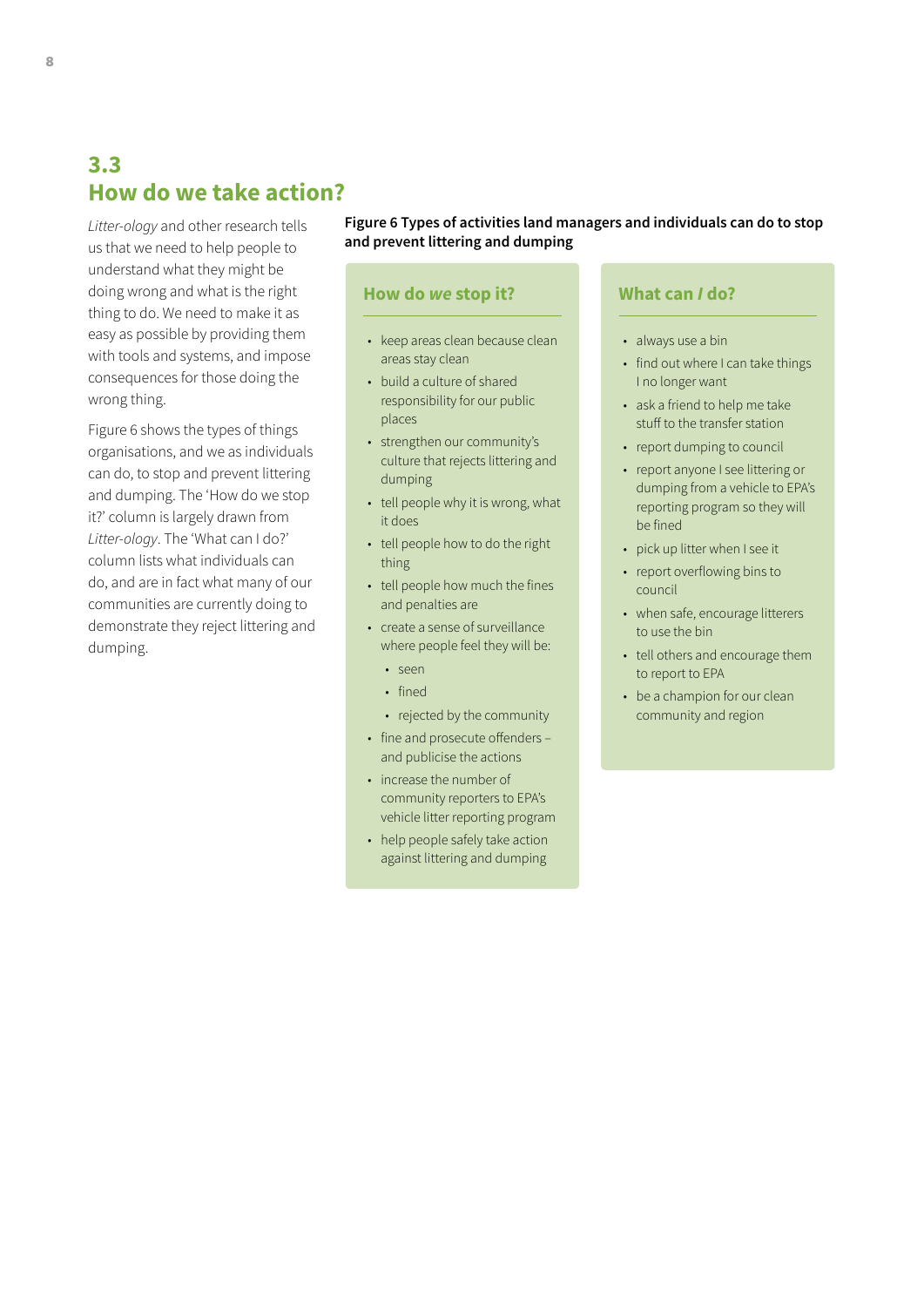Putting all of these things together into an action plan to reduce littering and dumping requires:

- research to understand the problem
- education to explain the problem so that people 'know how to, want to, and know the benefits of' rejecting this behaviour
- infrastructure to make it easy for people to do the right thing
- enforcement to reinforce the message and provide consequences
- incentives to persuade everyone to do the right thing
- rewards and acknowledgement for those doing the right thing
- partnerships and collaboration with those responsible or affected
- monitoring and evaluation to measure achievements and make refinements for ongoing or future actions.

Similarly, the UK Behavioural Insights Team developed the EAST framework<sup>2</sup> to change behaviours:

- Easy harness the power of defaults, reduce the 'hassle factor' of taking up a service and simplify messages.
- Attractive attract attention and design rewards and sanctions for maximum effect.
- Social show that most people perform the desired behaviour, use the power of networks and encourage people to make a commitment to others.
- Timely prompt people when they are likely to be most receptive, consider the immediate costs and benefits and help people plan their response to events.

We have based the actions in [Section 6](#page-25-0) on these evidence-based models.

### **Social compacts**

A *social compact* involves an unstated agreement where *if I do something then I expect something* to happen. Examples include:

- If I report an overflowing litter bin in a park to council, I expect council to quickly come and empty the bin.
- If I report littering from a vehicle to the EPA's reporting program, providing all of the required information and agreeing to attend court as a witness if necessary, I expect the litterer to be issued with a fine.
- If I always pick up my dog's poo then I expect to never accidentally step in dog poo – an understandable expectation but unfortunately this cannot be guaranteed!

We generally have a sense of 'rules' or social compacts in public places. If we do the right thing and dispose of our waste properly then we expect whoever is responsible for the public place, like a council or Parks Victoria, to do their bit to empty the bins and keep places clean.

It's easy to understand how the people picking up other people's litter would feel very annoyed that the social compact of looking after your own waste isn't demonstrated.

*<sup>2</sup> EAST: Four simple ways to apply behavioural insights, Behavioural Insights Team, 2015*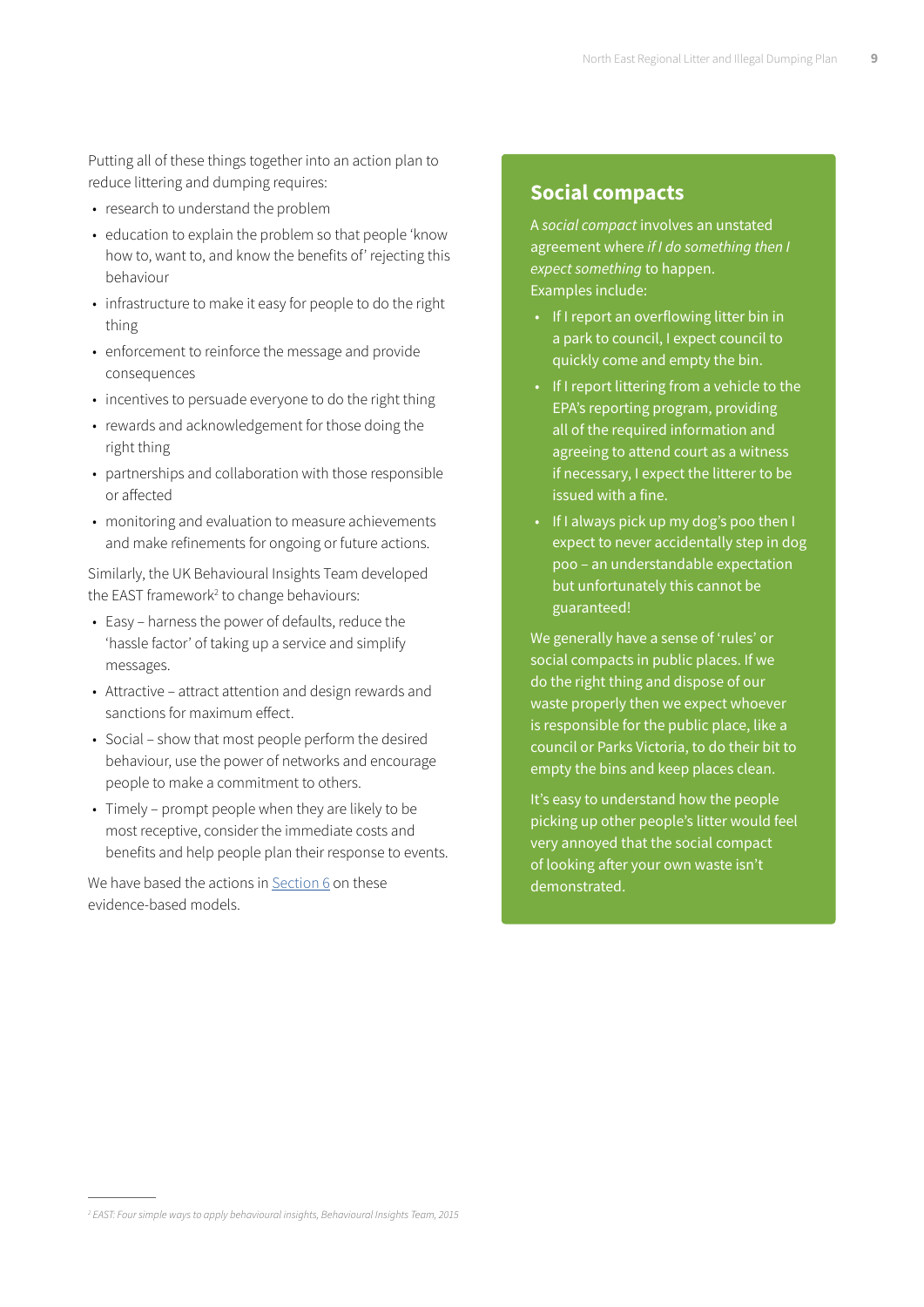# **4. Strategic framework and policy context**

This section outlines the relevant state and regional strategies, policies and legislation.

# **4.1 Victoria**

In Victoria littering and dumping are dealt with by legislation and Victorian Government agencies are responsible for litter monitoring, programs and policies.

## 4.1.1 Victorian Environment Protection Act

On 1 July 2020, a new *Environment Protection Act* will come into force that will focus on prevention as well as providing a range of offences and fines for individuals and corporations that litter, dump and cause environmental pollution.

The new Act will assist councils and other land managers<sup>3</sup> to reduce and prevent litter. For the first time, litter offences will be differentiated by quantity – 50 litres or less, 50 to 1000 litres and over 1000 litres. The larger the quantity of litter the larger the fine, as shown in Figure 7. Organisations attract significantly higher fines than individuals for the same offence which reflects the gravity of their actions and will also act as a strong deterrent to dispose of waste illegally.

|                          | <b>Person</b> |                     | <b>Body corporate</b> |                     |
|--------------------------|---------------|---------------------|-----------------------|---------------------|
| <b>Offence</b>           | Penalty units | Amount <sup>2</sup> | Penalty units         | Amount <sup>2</sup> |
| Litter 50 litres or less | 20            | \$3,304.40          | 100                   | \$16,522.00         |
| Dangerous litter         | 60            | \$9,913.20          | 300                   | \$49,566.00         |
| >50 litres to 1000       | 100           | \$16,522.00         | 500                   | \$82,610.00         |
| $>1000$ litres           | 240           | \$39,652.80         | 1,200                 | \$198,264.00        |

#### Figure 7 Environment Protection Amendment Act 2018 offences and penalties<sup>1</sup>

 $^{\rm 1}$  The new Act and offences will come into effect on 1 July 2020, when the penalty unit will increase (see <sup>2</sup>). 2 One penalty unit from 1 July 2019 until 30 June 2020 is \$165.22. The Victorian Government has a policy of automatically indexing certain fees and fines each year for inflation so that the value of those fees and fines is maintained. Accordingly, the penalty unit will rise on 1 July 2020, when the new Act comes into effect.

The fines for larger quantities of litter are significantly higher compared to those in the current *Environment Protection Act 1970*:

- On-the-spot fines range from \$330 for a small piece of rubbish or unlit cigarette to \$661 for a lit cigarette or burning litter.
- The offence of aggravated littering which must be prosecuted in court carries penalties up to \$9,913.20 (60 penalty units) or imprisonment for 1 month or both.

The new Act will provide greater powers to authorised litter enforcement officers in councils and other organisations that manage public land. The penalties provide a much needed, stronger deterrence to litter or dump. They also provide greater incentives for enforcement activities which address the current low returns on resource-intensive investigations and prosecutions. [Appendix II h](#page-29-0)as further details about both new and current Acts and definitions of litter and aggravated littering.

**The** *Environment Protection Act 1970* **is currently being overhauled and the Victorian Government intends this new legislation to take effect from 1 July 2020.** 

The *Environment Protection Amendment Act 2018* focuses on preventing waste and pollution impacts rather than managing those impacts after they have occurred. The new Act for the first time introduces a general environmental duty person who is engaging in an activity that may give rise to risks of harm to human health or the environment from pollution or waste must minimise those risks, so far as reasonably practicable.

*<sup>3</sup> Council and other land managers can be authorised litter officers under the Environment Protection Act 1970.*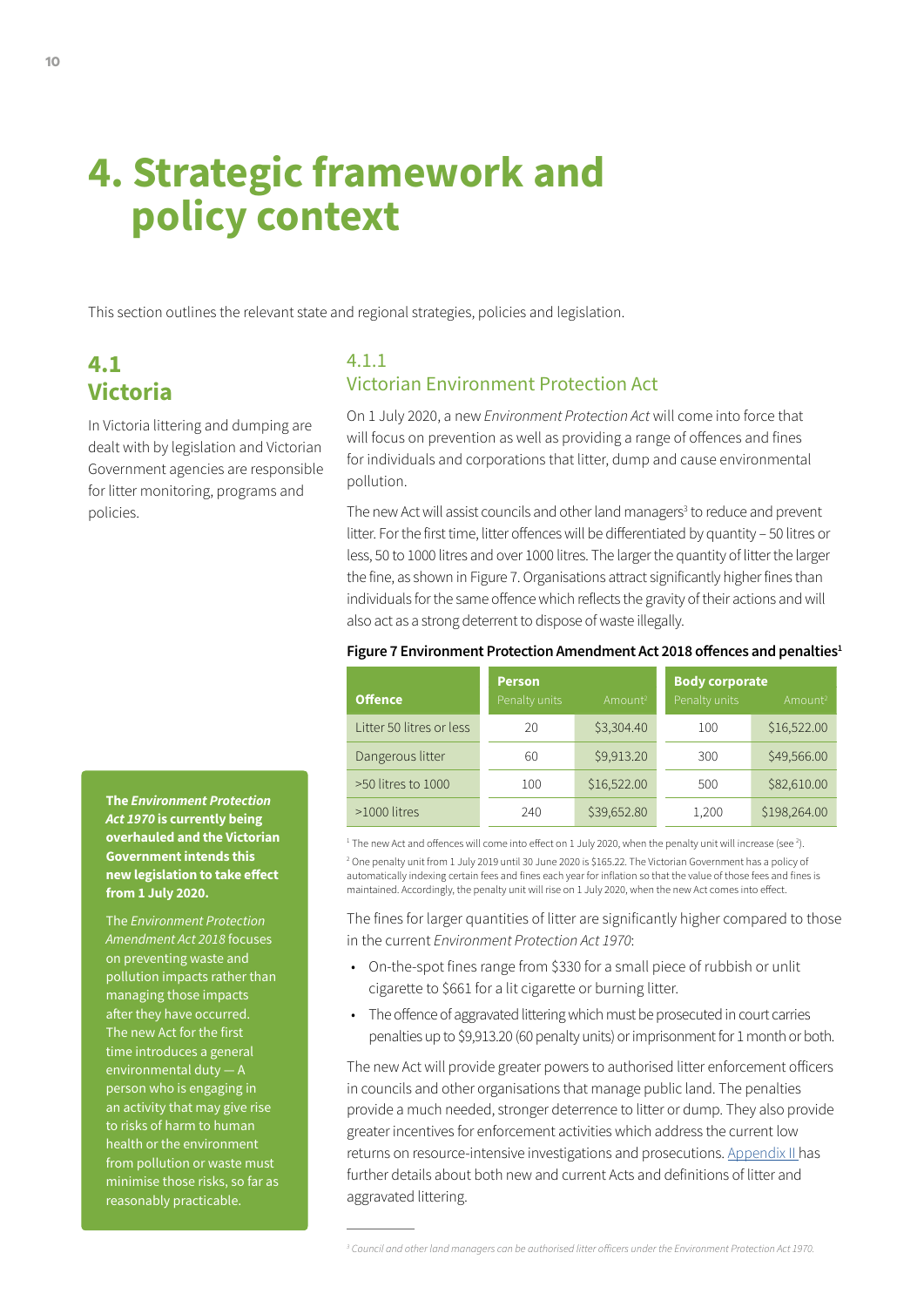## <span id="page-12-0"></span>4.1.2 Victorian organisations responsible for litter

Sustainability Victoria is the lead agency for litter in the Victorian Government's Environment Portfolio which is made up of DELWP, EPA, Sustainability Victoria and the seven waste and resource recovery groups (WRRGs).

Sustainability Victoria supports state and local government, land managers and other partners to address litter and illegal dumping issues<sup>4</sup>.

In 2019, the Victorian Litter Action Alliance<sup>5</sup>, the peak body for litter management, was formally amalgamated into Sustainability Victoria who will continue supporting litter prevention programs, tool kits and resources across Victoria.

Sustainability Victoria is responsible for:

- identifying litter priorities through the Victorian Litter Report Card (see [Section 5.1.3\)](#page-15-0)
- the Victorian Litter Plan to coordinate litter action plans to identify opportunities for leveraging greater outcomes from programs and activities
- promoting activities in relation to litter across government and industry
- monitoring trends in littering.

EPA operates under the Environment Protection Act and runs the public vehicle litter reporting program (see [Section 5.1.4](#page-16-0)).

## 4.1.3 Victorian Waste Education **Strategy**

The 2016 *Victorian Waste Education Strategy* includes a strategic direction to reduce litter and illegal dumping. The development of the regional plan fulfils Action 1.1 for WRRGs to develop regional litter plans that identify and prioritise litter issues for that region.

## 4.1.4 Litter and the circular economy

The Victorian Government is developing a circular economy policy to provide a long-term vision for how the state's waste and resource recovery system manages increasing amounts of materials, while maximising circular flows and minimising impacts on the community and the environment. The concept of a circular economy underpins the *North East Waste and Resource Recovery Implementation Plan*, and its strategies and projects that we deliver.

Current efforts in tackling plastic pollution, litter and illegal dumping across Victoria will be supported by a circular economy that promotes reuse, recycling, and phasing out single-use and disposable items.

# **4.2 North East region**

The 10-year North East Waste and Resource Recovery Implementation Plan, includes actions to improve data collection and reporting to support statewide data collection.

# **4.3 Councils**

While none of the seven councils have a litter and dumping plan Wodonga and Mansfield include litter and dumping actions in other council. The councils will look to the Regional Litter and Illegal Dumping Plan for strategic guidance.

*<sup>4</sup> https://www.sustainability.vic.gov.au/Government/Litter-and-illegal-dumping*

*<sup>5</sup> The Victorian Litter Action Alliance was established in 2000 and provided a coordinated approach to preventing litter across state and local government, industry and community sectors. In 2019, it was formally amalgamated into Sustainability Victoria.*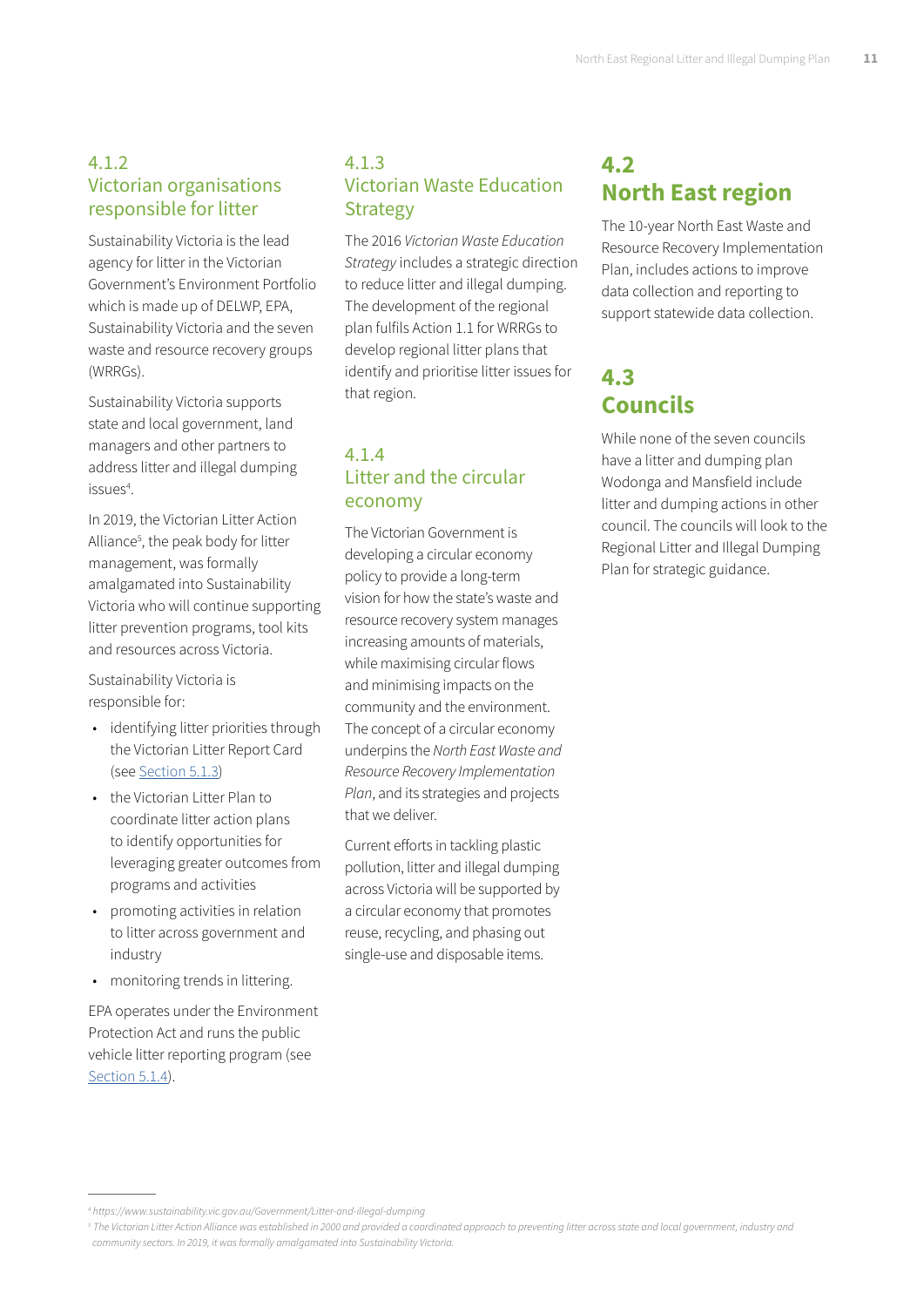# **5. Where are we now?**

## **5.1 Data**

This section presents the data we have collected and analysed to develop the plan.

## 5.1.1 Data limitations

*If you can't measure it you can't manage it!*

We wanted to build the plan on a strong evidence base and worked with all land managers to determine the extent of the problems and costs we are facing.

However, this was our biggest challenge in developing the plan. Nearly everyone we asked said, dumping in particular, 'is a big problem … and it is growing'.

But few organisations could provide recorded data because they did not have a data recording system, said the staff did not have time to record data, or there were limitations with the systems they use.

Given these limitations, the data we have reported must be considered to only be an indication of the extent of the problem and that it significantly under-represents the true costs of responding to, investigating and cleaning up litter and dumping.

To understand the true cost to land managers and the community of illegal dumping we need a standardised system to record the number of incidents, locations, quantities and types of items being dumped, the cost of clean up and disposal, the number of investigations undertaken and fines issued, as well as the amount of staff time to do all of those things.

While achieving a comprehensive statewide standardised data collection and recording system is a longer-term goal that the region alone cannot overcome, this plan encourages all land managers to record at least a minimum of four key components of dumping:

- location
- quantity
- item type
- disposal cost.

Throughout the development of the plan, stakeholders strongly agreed with and supported the need to record better data.

To achieve this in the life of the plan will provide the basis for much greater investment to move from responding to prevention, and the ability to evaluate the impact of programs.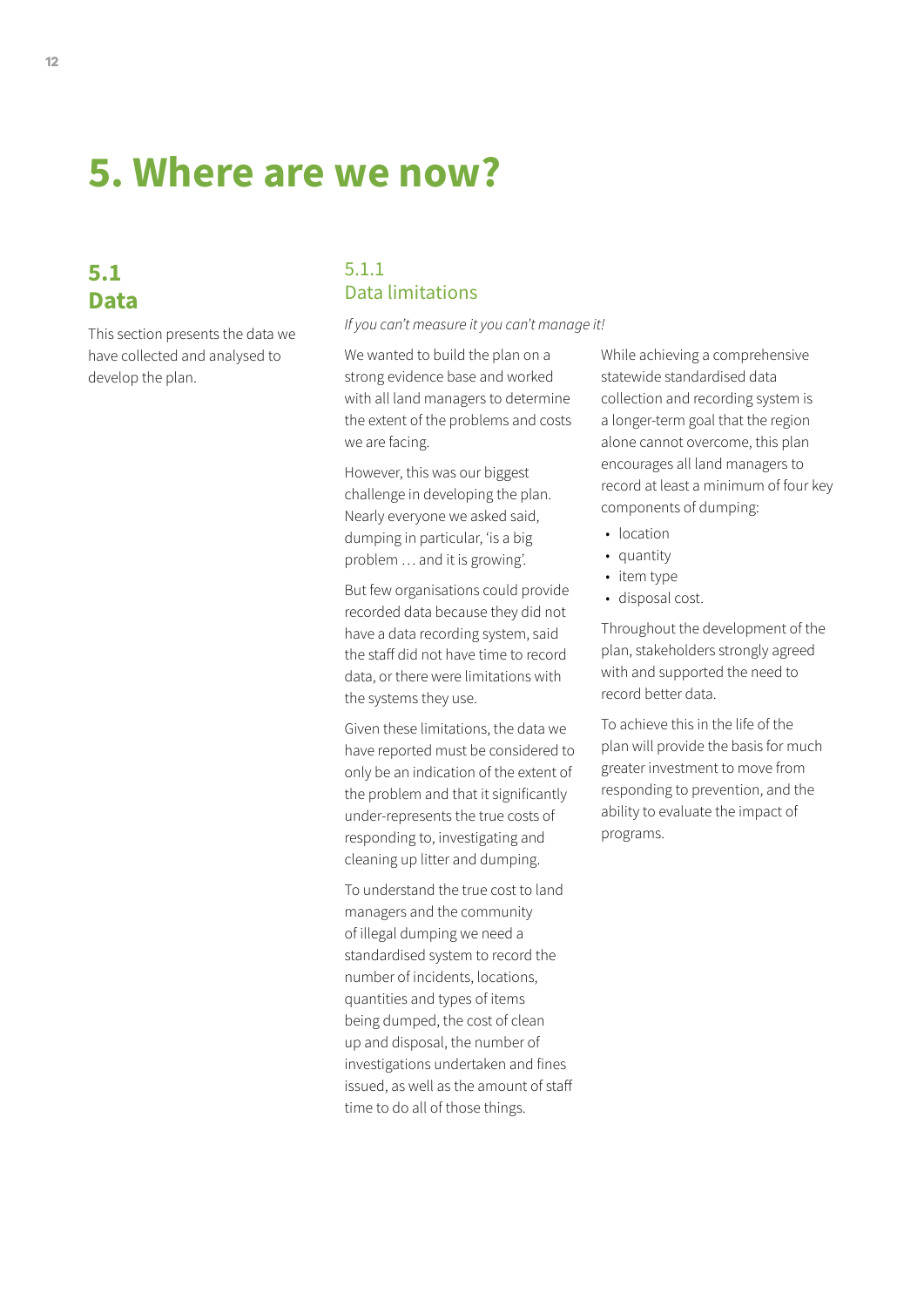## <span id="page-14-0"></span>5.1.2 Council services

Councils provide a range of *prevent*, *maintain* and *respond* services to keep our region and communities clean.

### 5.1.2.1 Prevent

Councils and / or North East WRRG may run programs to prevent and reduce litter. However, as discussed prevention programs have not been a focus for several years and this plan provides guidance on how to move from responding further up the hierarchy to prevention.

In the past five or so years, councils and the WRRG have run a number of litter and dumping prevention programs, such as 'Cover your load' and 'Sort and Save', Mansfield's 'Carry in carry out' campaign, the Mt Buller/Mt Stirling 'Don't waste Mt Stirling' and the WRRG's illegal dumping campaign that included using surveillance cameras. Elements of these campaigns will be built on in the actions for this plan.

### 5.1.2.2 Maintain

These are scheduled services that are provided to keep our communities clean and include providing public waste and recycling bins, and litter traps to stop litter and organic matter entering waterways through the stormwater system. Street sweeping is a scheduled service and sweeps up litter along with autumn leaves and other organic matter. However, the breakdown of materials is not collected and the full cost of street sweeping should not all be attributed to litter.

Figure 8 lists the data reported to Sustainability Victoria by the councils in the region for the last year data was reported for that category. Generally, only six of the seven councils reported data.

Together, the cost of providing the *maintain* services (excluding hard waste) was over \$960,000 and if street sweeping was added, which is organic matter and litter, this rises to nearly \$1.7 million.

#### **Figure 8 Best available annual data for regional council maintenance services**

#### **Bins in public places**

#### **Waste**

- over 1,400 public waste bins (six councils)
- over 900 tonnes were collected from them (four councils)
- the service cost was over \$810,000 (six councils)
- the average annual cost per bin of providing the service was \$575 (six councils)
- the average annual cost per tonne was \$902 (four councils)

#### **Recycling**

• 585 (six councils)

#### **Butts**

- 203 (six councils)
- over \$11,200 (five councils)

### **Gross pollutant litter traps**



- 28 (five councils)
- nearly \$139,000 (four councils)

## **Street sweeping**



• nearly \$700,000 (seven councils)

#### **Hard waste**



- Indigo, Towong and Wodonga, reported providing a hard waste collection service
- over 28,200 properties had access to the service
- cost was just over \$91,800
- 176 tonnes collected (two councils)
- average cost per tonne to collect and dispose was \$288 (two councils)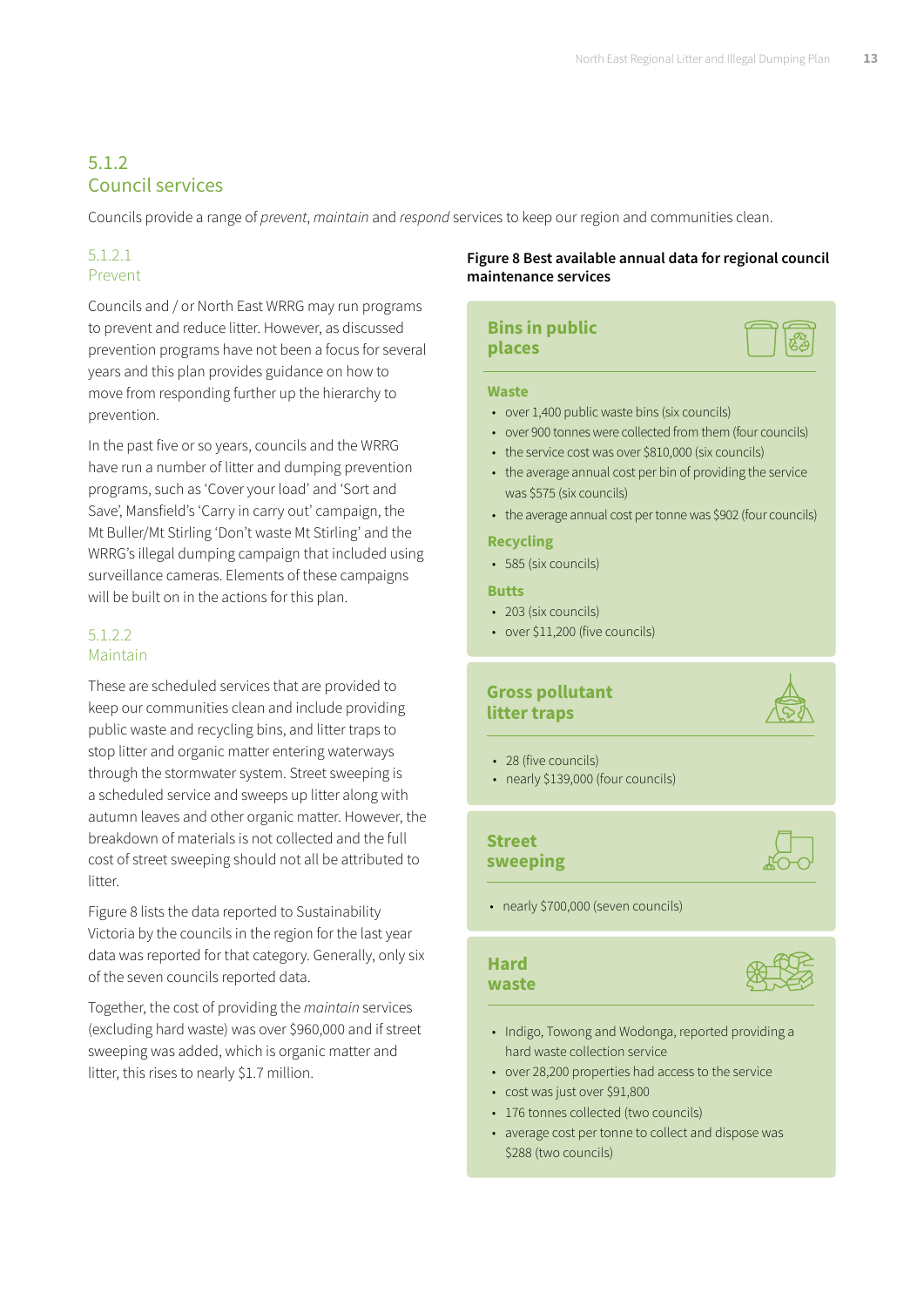#### <span id="page-15-0"></span>5.1.2.3 Respond

The council services provided to respond to litter and dumping are many and varied. The response is not simply restricted to cleaning up. They include:

- accepting litter and dumping reports in person, by email and through digital and online applications
- undertaking investigation and enforcement action which can include interviewing people and issuing notices to clean up
- undertaking media and communications activities to highlight the problems and ask the community for help or to educate the community about fines and prosecutions
- replacing or improving infrastructure
- adjusting cleaning or bin emptying schedules.

There is limited recorded information about responding, which highlights the challenges of collecting data for cleaning up dumped rubbish and roadside litter:

- two councils spent nearly \$17,000 cleaning up 10 tonnes of roadside litter
- five councils spent over \$28,000 cleaning up dumped rubbish.

A commonly proposed explanation for illegal dumping is that there is no hard waste collection service, whether it be a tip voucher, a booked hard waste collection or an annual collection across the whole council. Many people expect or believe they are entitled to free hard waste disposal, but few consider how much the service costs per household. Councils could promote the real cost of providing the service to help people understand some of the complexities and that providing a service would require an increase in the waste service charge.

## 5.1.3 Victorian litter and dumping measures

The *Keep Australia Beautiful National Litter Index (NLI)* provides results of litter counts by volume and item. The counts are conducted twice annually in undisclosed locations mainly in metropolitan areas.

In 2017-18, the results for Victoria found:

- A 25% increase in total litter items counted.
- A 24% increase by volume of litter (the increase in volume reduced to 15% when illegal dumping was excluded).
- Cigarette related litter was the main contributor to the higher count with an increase of 38% and cigarette related litter represented 59% of the overall litter counted.
- There was more litter counted at all site types which was also mainly attributed to increases in cigarette related litter.
- There were more litter items recorded across most litter categories with the exception of plastic bags and other glass.
- Retail precincts and shopping centres have the greatest litter loads by count, while industrial precincts have the greatest loads by volume.

*Sustainability Victoria's 2016 Litter Report Card* identified five priorities:

- 1. litter in coastal areas and waterways
- 2. illegal dumping of waste
- 3. roadside litter
- 4. cigarette butt litter
- 5. plastic and microplastic litter.

Sustainability Victoria advised that the *2020 Litter Report Card* is currently underway.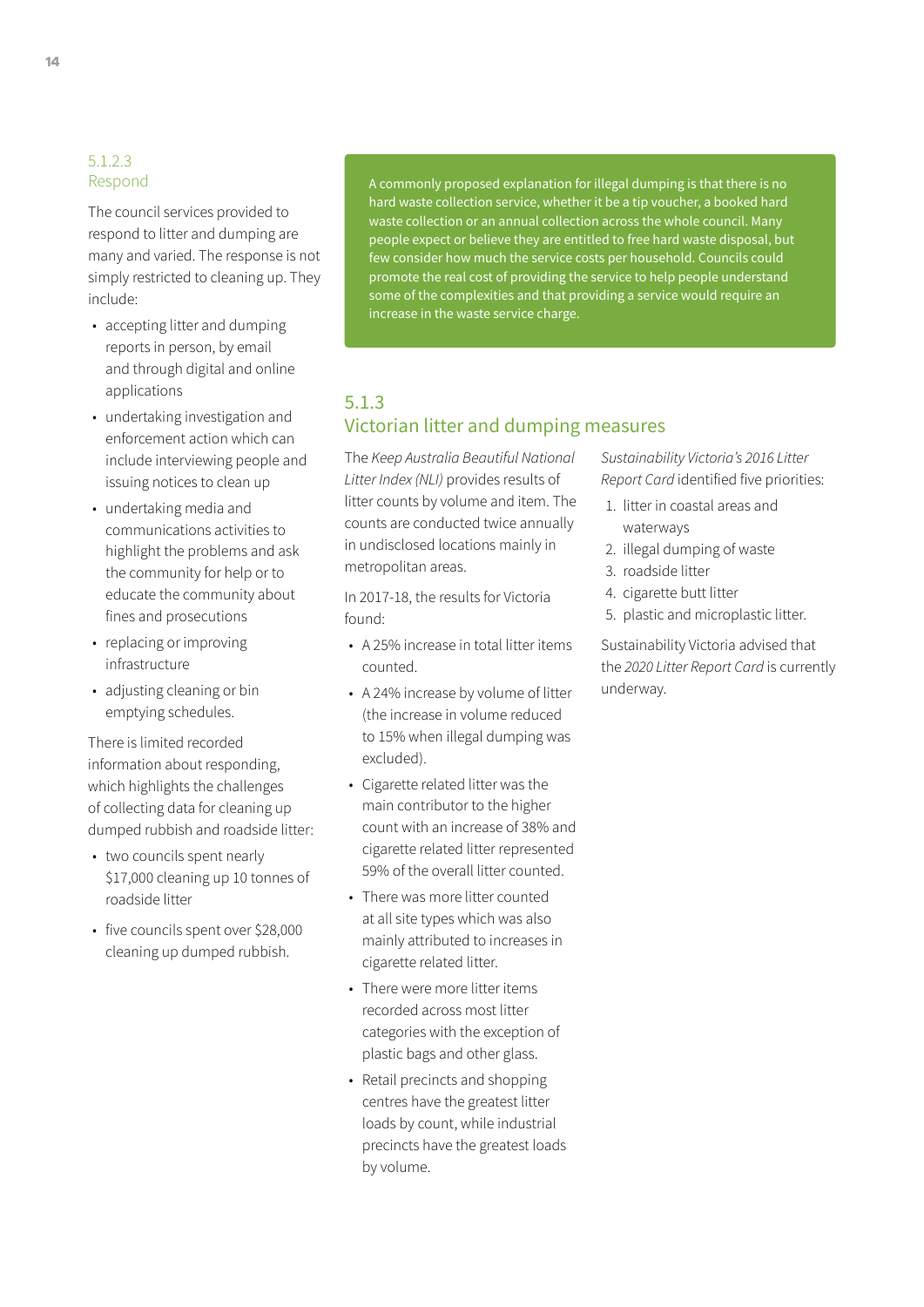## <span id="page-16-0"></span>5.1.4 EPA public litter reporting program

Each year EPA receives about 20,000 litter reports from ordinary people witnessing litter from vehicles. Over 80% of the fines issued are for cigarette butts. People can report using EPA's app, website, or by mail.

[Figure 9](#page-17-0) shows how many fines were issued for offences that occurred in each council area between 2015 and 2019. In 2019, 69 fines were issued for littering that occurred in the North East region.

Please note that while the littering offence occurred in the region, the litterer might live anywhere else in Victoria – in another council in the region, or outside the region – but be observed littering while passing through.

The number of North East residents reported for littering was 47; lower than the number of fines issued in the region. However, not every report results in a fine being issued, as sometimes all of the required information is not provided, or an error (for example, in the registration number), may have been made.

In 2019, the highest number of fines issued was for small items (27), closely followed by deposit litter (26) and then cigarette butts (16).

Residents in the North East are active reporters when they see littering from a vehicle and made 93 reports in 2019, higher than the number of fines issued for offences that occurred in the region so the residents must have witnessed littering in locations outside the North East.



#### **People can report using EPA's app, website, phone or by mail.**

Reporters need to provide:

- vehicle registration number and vehicle details to track down the owner
- the location, time and date of the littering
- the type of litter
- the gender of the offender
- driver / passenger in the vehicle
- confirmation the information is true and accurate and, if required, they are prepared to attend court as a witness.

Once received, enforcement officers obtain the name and address of the owner of the registered vehicle and investigate the details of the report. Where appropriate a fine or infringement notice is issued.

[Figure 9](#page-17-0) shows the number of reports made by residents of each council in the region between 2015 and 2019.

Wodonga residents are the region's most active reporters making nearly 40% of reports in 2019. Thirty-one per cent of the region's total population live in Wodonga. Indigo, with 13% of the region's population, were also active and made 19% of the reports.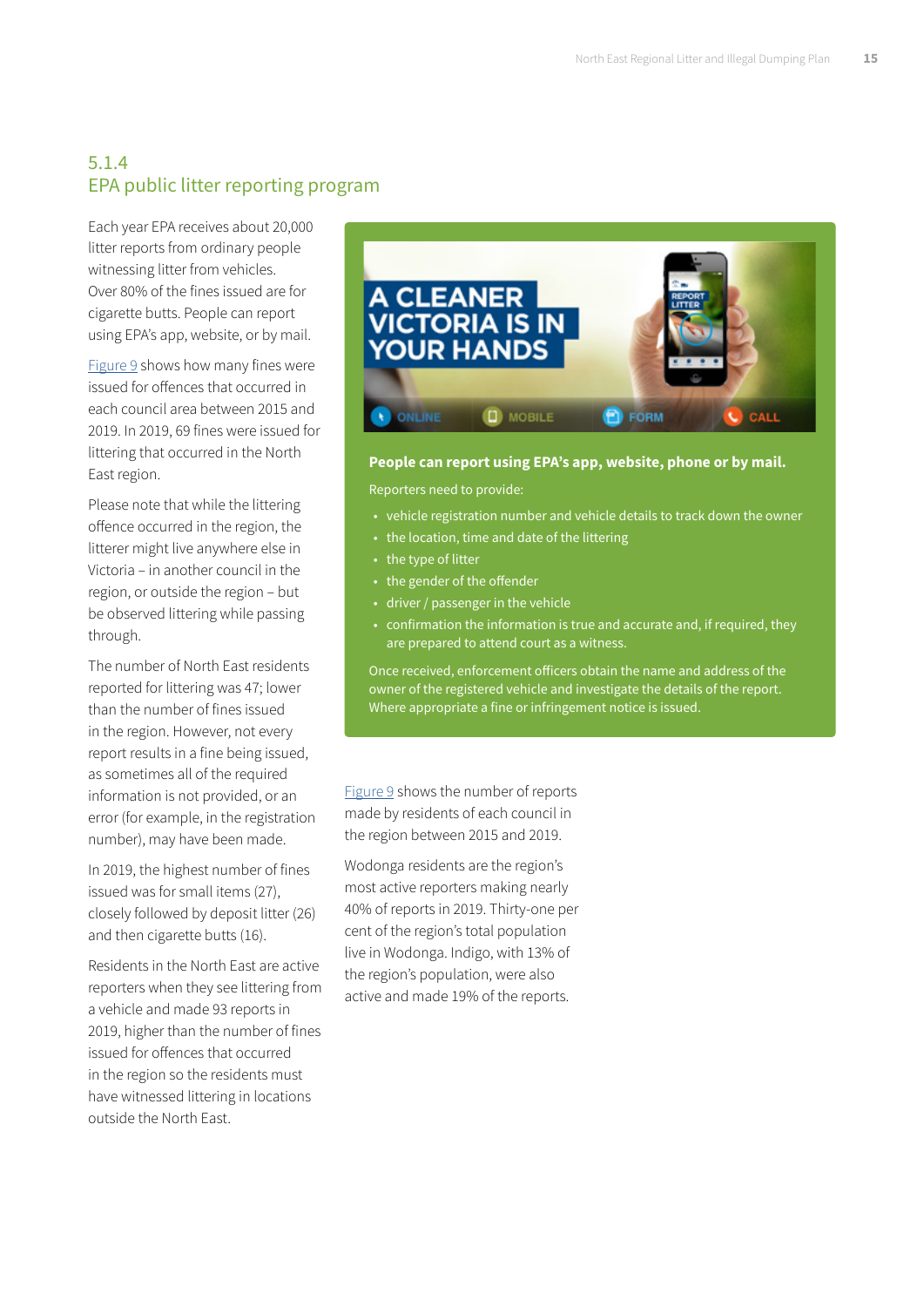

#### <span id="page-17-0"></span>**Figure 9 EPA litter fines issued in each council, 2015-2019**



**13**



 











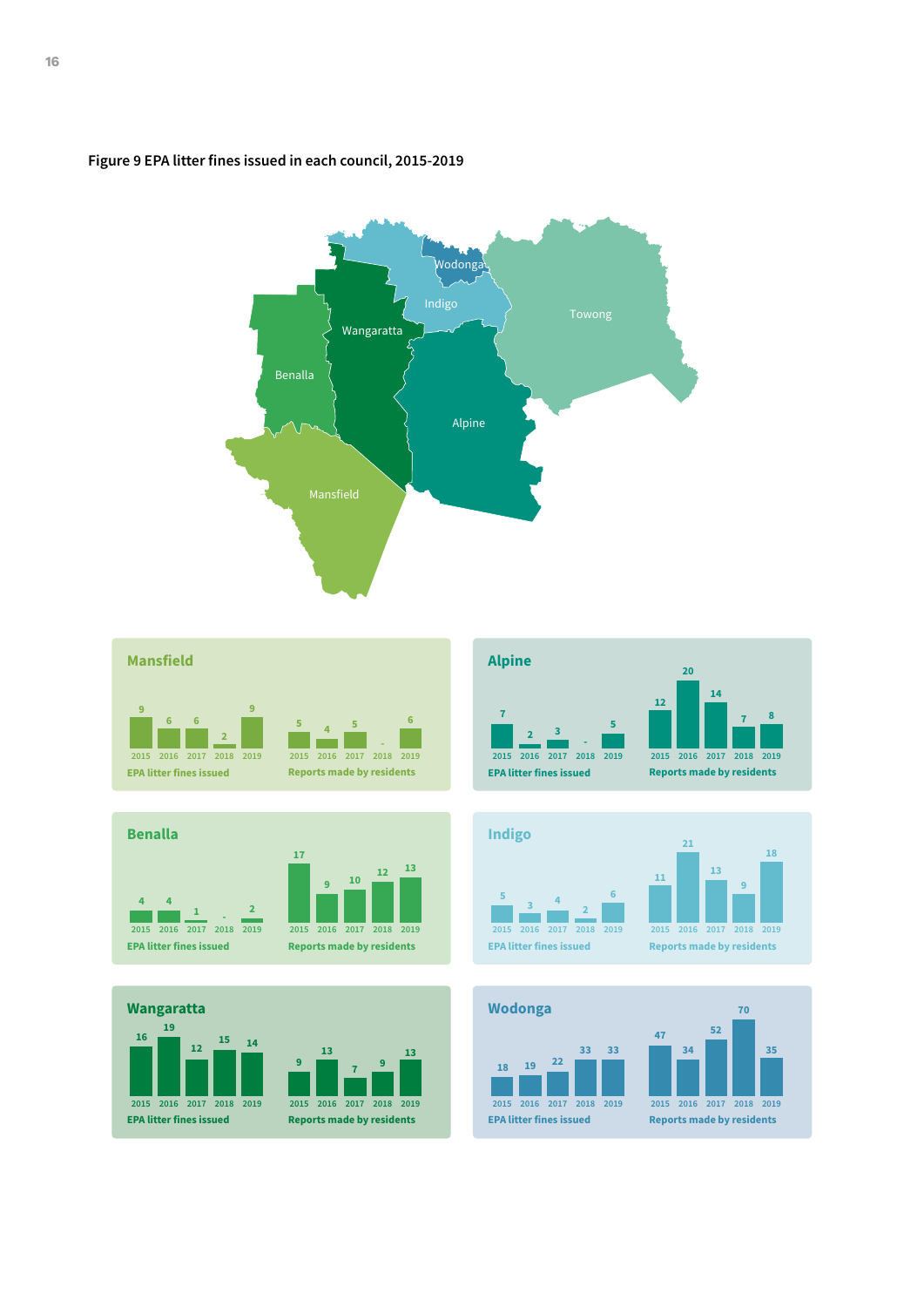## 5.1.5 EPA pollution reports

EPA relies on the community to report incidents of pollution, environmental hazard or other activities potentially harmful to the environment.

Figure 10 shows the number of reports made each year for the North East between 2015 and 2019. Figure 11 shows the breakdown of the types of dumping made in the reports. The categories used in the data entry system are very high level, mainly focused on risk, such as asbestos, and the size of the dumping.



#### **Figure 10 Number of EPA pollution reports made, 2016-19**





*Notes: C&D means 'construction and demolition' waste which has been called 'building and demolition' waste in this plan. Size: there is no specification for the volume of the 'small' and 'large' sizes*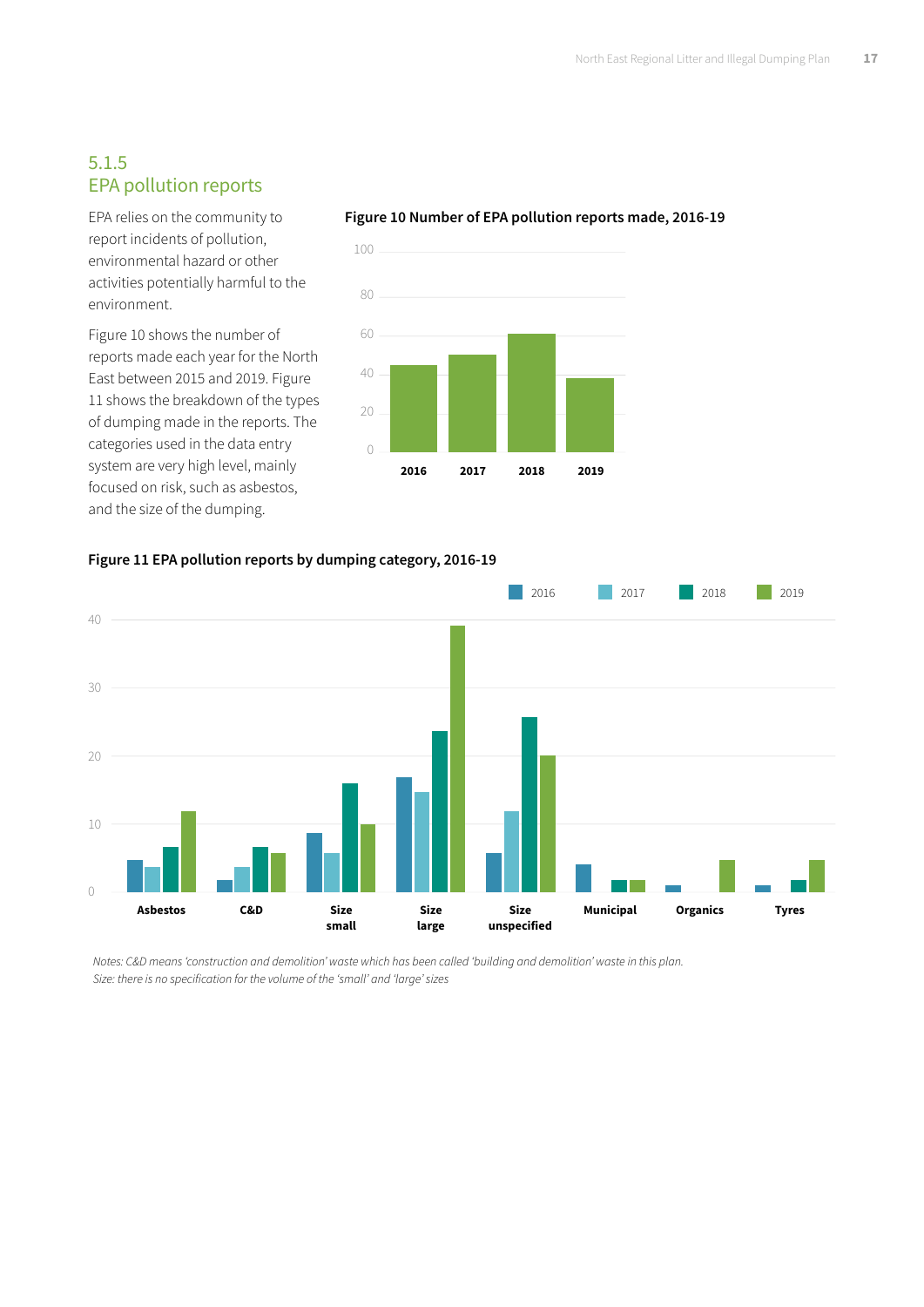## 5.1.6 Parks Victoria

Parks Victoria does not have a standardised data collection system for officers to record the quantity, item type, cost to clean up and dispose of dumped rubbish.

In 2017, Parks Victoria conducted an analysis of the cost of illegal dumping clean ups in parks and reserves under its control across the state and estimated the total cost to be well over \$1 million. This included estimated staff time for response, investigation, follow up, clean up and disposal costs. Attending to illegally dumped rubbish was the most timeconsuming activity reported by 80% of depot staff.

Asbestos was a major concern:

- the number of dumping incidents was increasing
- 81 recorded incidents of hazardous materials, most containing asbestos
- asbestos clean-up was estimated to be \$140,000
- it poses serious health risks to staff and users and can be spread in the environment making it much more difficult to clean up.

Parks Victoria tries to work closely with the EPA Illegal Dumping Strikeforce for incidents of large industrial dumping using parts of the *Environment Protection Act* restricted to EPA officers.

## 5.1.7 Department of Environment, Land, Water and Planning

DELWP does not have a standardised data collection system for officers to record the quantity, item type, cost to clean up and dispose of dumped rubbish. There is no assessment of the negative impacts of dumping on the community's enjoyment of the forest and parks or the environmental impacts.

At the time of writing, DELWP was developing LitterWatch Victoria, an online platform which will support consistent measurement of litter and illegal dumping across Victoria.

## 5.1.8 HVP Plantations

HVP Plantations is one of the largest private plantation companies in Australia with plantations situated around Victoria. In the North East region, HVP manages over 60,000 hectares of plantations in the Towong, Alpine, Wangaratta, Mansfield, Benalla and Indigo council areas.

There are illegal dumping hotspots across the plantations, but are more common near town centres, such as Myrtleford and Bright. Household items are the most commonly dumped items. Recent examples include a caravan dumped in a gully south of Myrtleford that requires contracting an excavator to remove it, and one mattress cost around \$400 to collect and dispose including contractor hours, travel and transfer station fees.

Each year hazardous items such as asbestos or syringes must be cleaned up by specialist services at a cost of around \$1000 per occasion.

Despite these clean ups, a lot of dumped materials remain in the plantations and it would take many weeks to remove all of the material.

HVP is looking to this plan for guidance to reduce the scale of the issue and to prevent dumping as well as to streamline reporting processes across responsible authorities.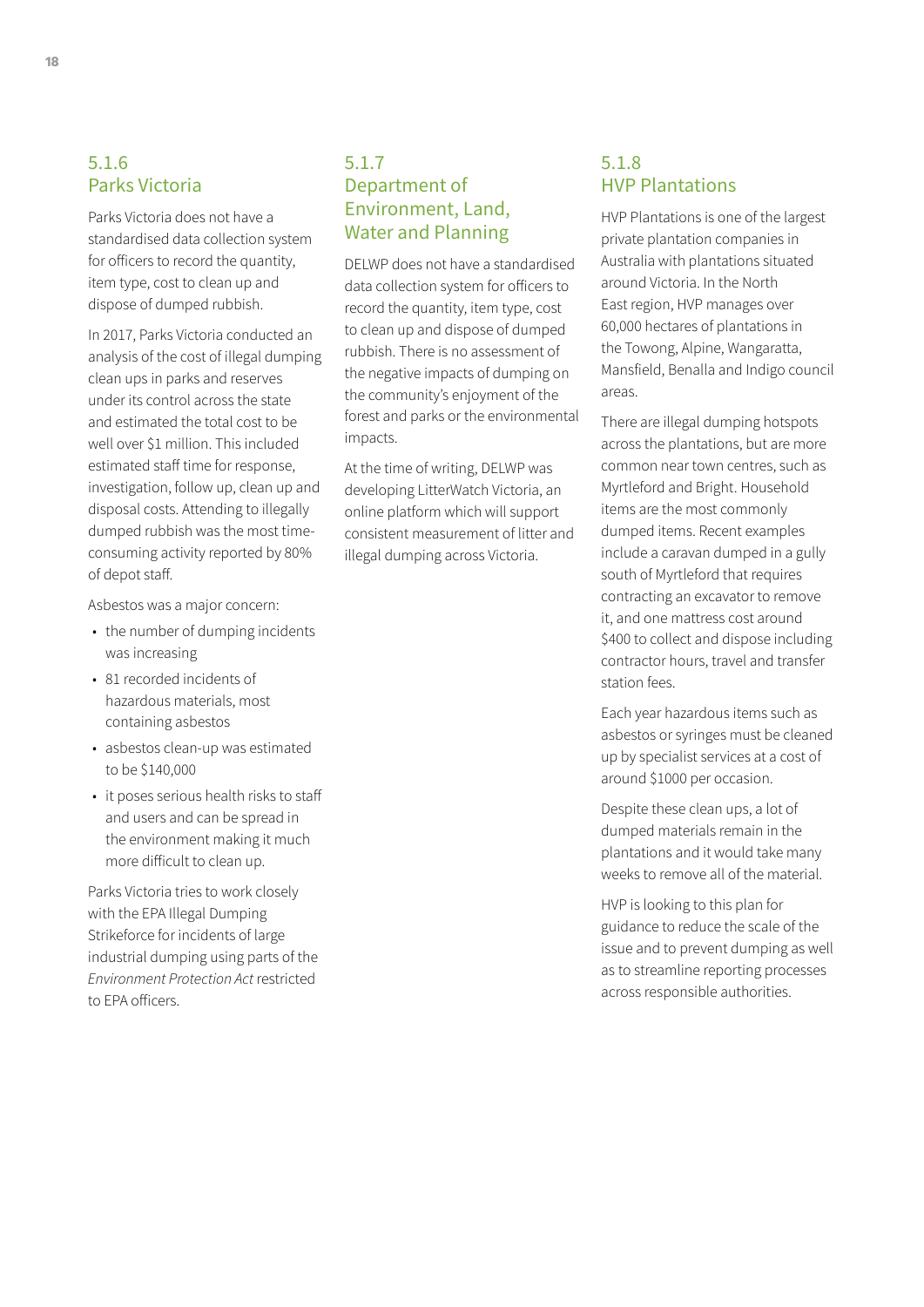# **5.2 What the community told us**

We consulted the community through an online survey that explored the community's perception and attitudes towards littering and illegal dumping. Almost 1,400 people responded to the survey which was open for approximately four weeks over July and August 2019. Using the Victorian government's Engage Victoria website, respondents spent an average of 15 minutes and rated their top five types of litter and dumped items, and the top five locations in which they occurred in the region.

The response makes it the largest community litter and dumping survey ever conducted in Victoria and highlights the benefits of the four regions working together asking the same questions.

In the North East, 211 people completed the survey and a separate report on the results was developed. The majority of the community surveyed are concerned about littering and dumping, do the right thing and take action, and understand the broad range of negative impacts.

People in the North East region care a lot about littering and illegal dumping and understand the broad range of negative impacts. Overall, the community believes people's attitudes followed by low risk of penalties are the main causes of littering and dumping. A lack of knowledge and infrastructure issues rated much lower.

Figure 12 shows a snapshot of the most common thoughts held by our community and Figure 13 shows the types of thought processes, or 'social rules', people consider when faced with other people's litter.

The survey found the region has an engaged and motivated community that is very concerned about littering and dumping and believe they personally do the right thing with their own waste. Many people took a variety of actions to prevent litter and also clean up the litter of others to keep our neighbourhoods, bushland, beaches and regions clean for all to enjoy.

A smaller number of people knew they could report to council or the EPA vehicle litter reporting program, where litterers are fined, but a much smaller proportion of those actually reported.

These people already reject littering and illegal dumping and we can all work together to take further action as community champions to help those who are doing the wrong thing do the right thing.

#### **Figure 12 What our community thought**



### **10 out of 10 people in our community**

- felt it was important for their council to maintain the appearance of public areas
- reported always disposing of litter appropriately
- believe that litter and dumping makes their neighbourhood / community look bad
- agree that litter and dumping is hazardous to the environment and to marine life
- agree that illegal dumping attracts more illegal dumping
- pick up other people's litter.



#### **9 out of 10 people in our community**

- are concerned about illegal dumping
- agree that illegal dumping attracts more illegal dumping
- agree that litter is hazardous to marine life
- take their larger waste items to a transfer station, landfill or tip
- think litterers are lazy
- think litterers and dumpers don't care.



#### **8 out of 10 people in our community**

- are concerned about litter
- supported greater enforcement
- think dumpers are lazy
- think litterers and dumpers believe someone else will clean it up
- think litterers and dumpers don't believe they'll get caught or fined.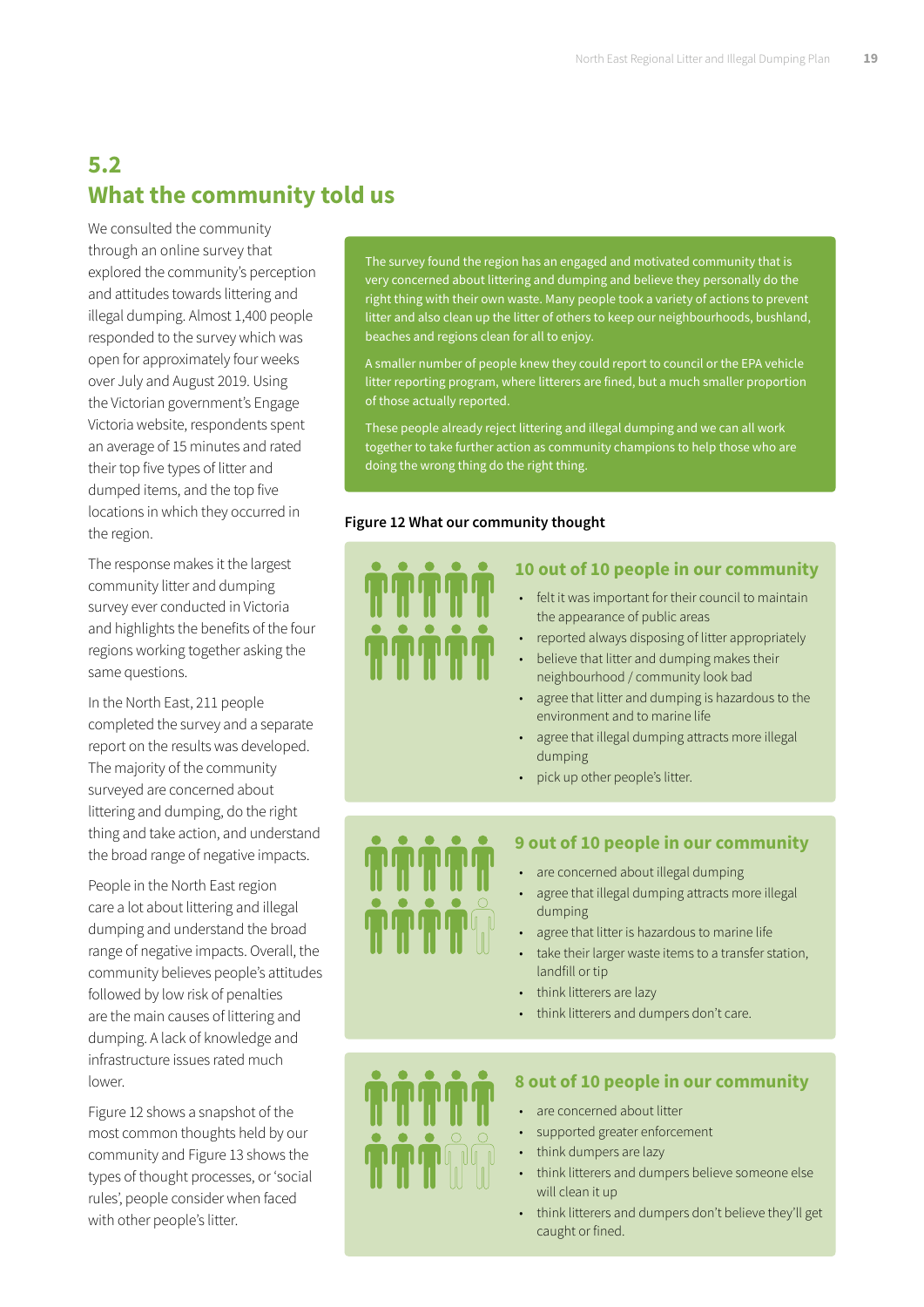<span id="page-21-0"></span>**Figure 13 What influences picking up other people's litter**



- Nothing stops me, I clean it all up
- It depends on the type of litter
- It depends if I can wash my hands soon after
- It depends if there's a bin nearby

But worryingly, because it is illegal, 3 out of 10 people thought it was acceptable to dump belongings on the nature strip, and 5 out of 10 thought it was acceptable to throw away an apple core or other food scraps. These people risk being fined if they were caught doing these things.

One person of the total sample of 211 admitted to dumping and no one admitted to littering.

Only 3 out of 10 people said they reported dumping to council and only 1 out of 10 reported littering and dumping to EPA's vehicle litter reporting program. We will encourage our highly concerned and motivated community to take reporting action to assist councils and land managers identify littering and dumping hotspots, and to fine those observed littering or dumping.

### 5.2.1 Community survey priorities

The community was asked to rank their top five littered and dumped items and the top five litter and dumping locations. Figure 14 shows the results.

#### **Figure 14 Community survey ranked top five priorities for littering and dumping**

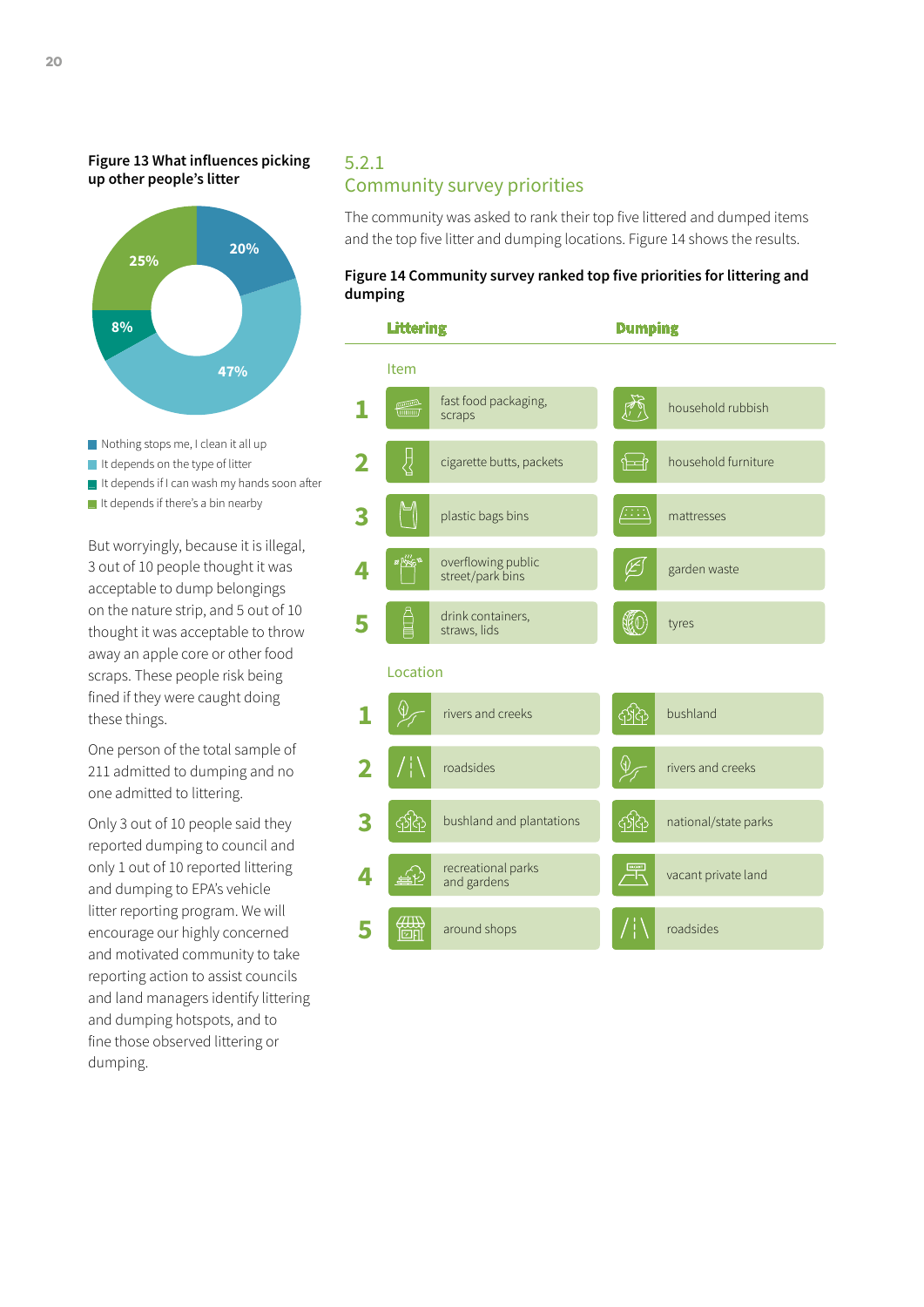## 5.2.2 Advocacy priorities to reduce litter and dumping

We asked the community to list the top litter and illegal dumping issue they wanted the Victorian and Australian Governments to listen to and help change. The question was designed to focus on issues within the Victorian and Australian Government's responsibility, to differentiate from the questions about local government actions.

Eight out of 10 people agreed the North East WRRG and the councils should advocate to the Victorian and / or Australian Governments. Respondents nominated a variety issues the governments could address. These have been distilled into:

- making sure that managers of Crown land, such as roads, state and national parks and forests, and waterways and alpine resorts, take actions to:
	- prevent litter and dumping
	- clean up litter and dumping
	- increase enforcement activities
	- provide additional services to cope with tourism and seasonal influxes
- reducing the cost of disposing of waste to landfill and transfer stations
- running an education and communications campaign to reduce litter
- running a program targeting fast food packaging litter on roadsides.

Victorian and Australian Government policies need to be considered when reviewing the results, particularly in relation to reducing the costs of waste disposal. As discussed in [Section 5.1.2.3](#page-15-0), people often propose illegal dumping is a result of the 'high' cost of waste disposal. It is noted that we need to help people understand the true costs of waste disposal, the value of materials and take personal responsibility for their own waste including making better purchasing choices. The Circular Economy Policy [\(Section](#page-12-0)  [4.1.4\)](#page-12-0) captures these issues and will promote greater incentives to recover materials for reuse and recycling. The cost of waste disposal has an upward trend and is likely to continue to rise. It has also been noted in the research for this plan that it was not uncommon for dumpers to drive past transfer stations to dump material when they could have dropped it off, sometimes for free when sorted correctly.

With these considerations in mind, North East WRRG will work with the councils to analyse the feedback and issues further and develop a plan of realistic priorities for advocacy to the Victorian and / or Australian Government, with consideration of policies such as the Circular Economy Policy.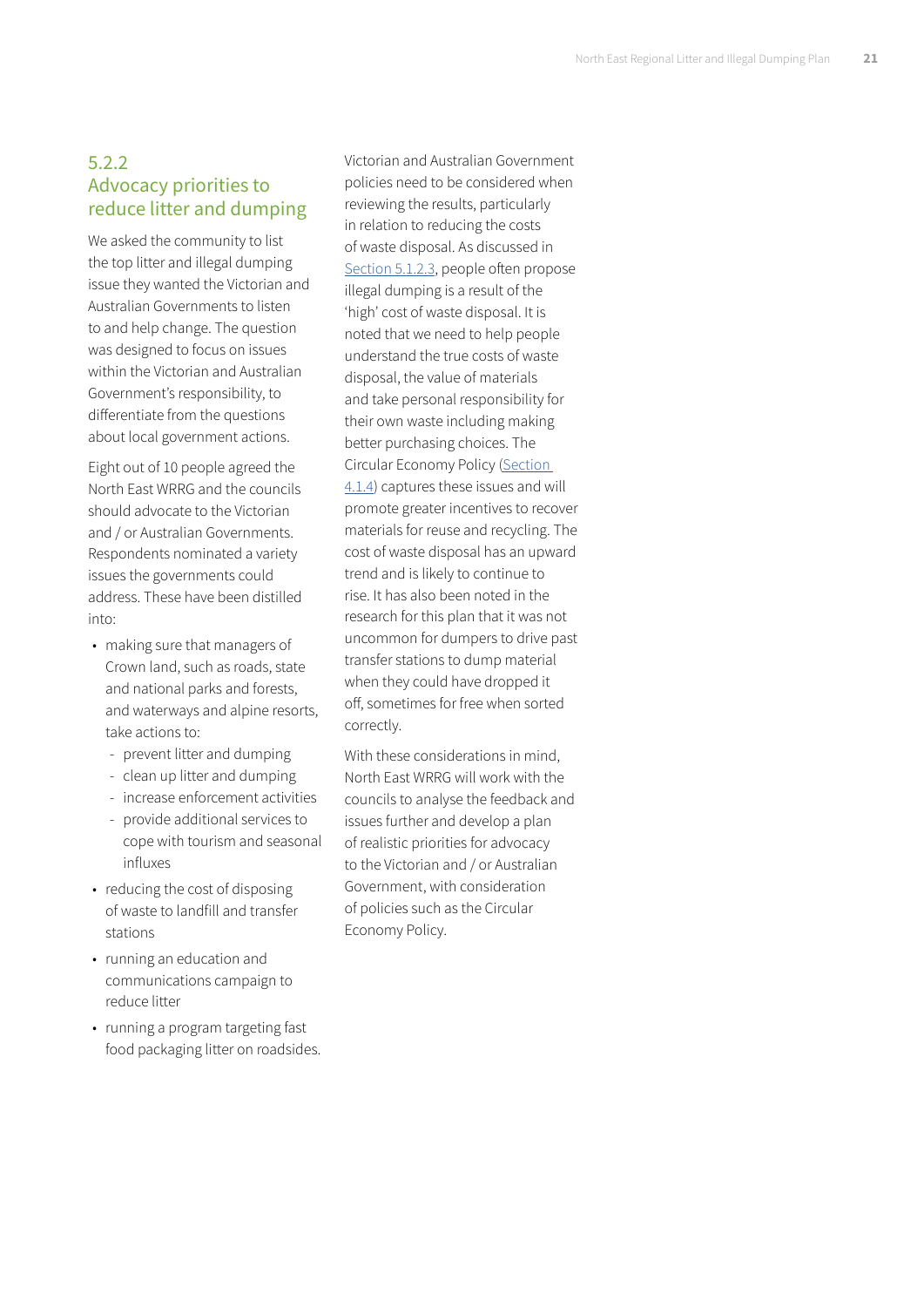# <span id="page-23-0"></span>**5.3 Workshop priorities**

In August 2019, 18 people from councils, alpine resorts, the community, Parks Victoria, and DELWP attended a workshop in Wangaratta. Figure 15 shows the priority litter and dumping types and locations agreed at the workshops.

Note that at the workshops participants grouped location categories together based on their experience and knowledge, for example grouping 'national and state parks' with 'bushland/ plantations'. Participants each had five votes to allocate.

#### **Figure 15 Workshop top littering and dumping priorities1**



*1 Participants had five votes for all choices*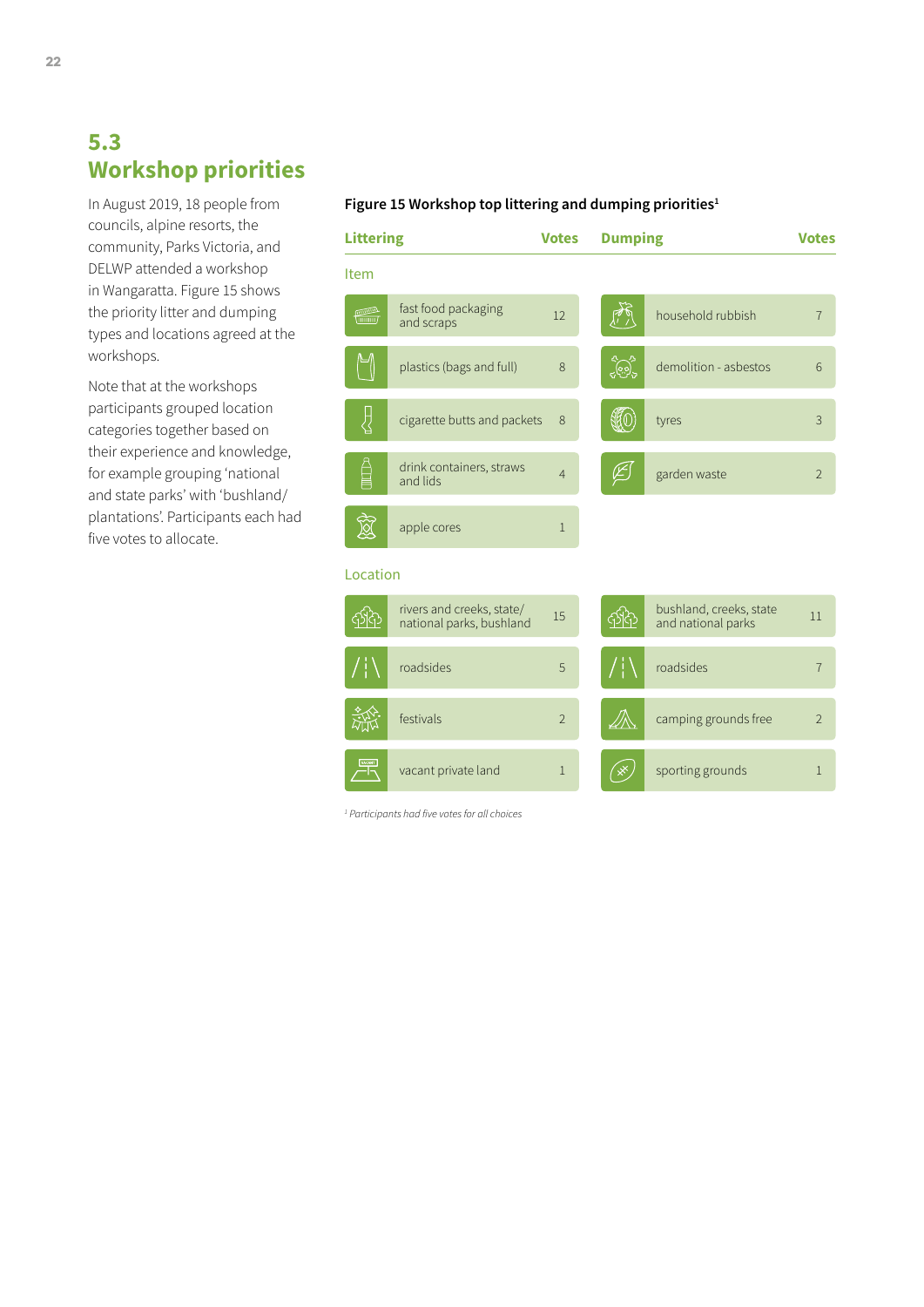# <span id="page-24-0"></span>**5.4 Victorian Litter Scorecard tool priorities**

We used Sustainability Victoria's *Litter Scorecard* tool (see [Appendix III](#page-29-0) for technical information) to enter all of the data collected, the community survey results and stakeholder workshop findings to produce rankings of regional issues.

The *Litter Scorecard* is a multicriteria analysis tool where issues are entered and scored into four categories: inadequate infrastructure, problem litter / illegal dumping, geography and concentration and sources of litter. Figure 16 shows the results generated from the tool, with many rankings shared rather than differentiated.

We also entered program issues data into the *Litter Scorecard* tool which produced a clear ranking of the top five issues, shown in Figure 17. Not surprisingly, they included a lack of resources to adequately investigate and enforce as the top ranking, followed by lack of resources for staff to deliver programs. The third ranking was a lack of a strategy or plan, which will be addressed by this plan, however it requires external funding to be implemented and to be incorporated into the strategic plans of the land managers in the region.

Insufficient resources for education ranked fourth followed by the need for better data to provide evidence of the need for programs to build strong business cases to secure funding and measure the impacts of programs.

#### **Figure 16 Litter Scorecard top ranked issues**

| <b>Littering and dumping issues</b> |  | <b>Ranking</b> | <b>Category</b> |
|-------------------------------------|--|----------------|-----------------|
|                                     |  |                |                 |

|                                     | Rivers and creeks            | $\mathbf{1}$   | Geography and concentration      |
|-------------------------------------|------------------------------|----------------|----------------------------------|
|                                     | Roadsides                    | $\mathbf{1}$   | Geography and concentration      |
|                                     | Bushland / plantations       | 3              | Geography and concentration      |
|                                     | National and state parks     | 3              | Geography and concentration      |
|                                     | Household rubbish            | 5              | Problem litter / illegal dumping |
|                                     | Hazardous <sup>1</sup>       | 5              | Problem litter / illegal dumping |
| <b>REAL PROPERTY</b><br>(IIIIIIIII) | Fast food packaging, scraps  | $\overline{7}$ | Problem litter / illegal dumping |
|                                     | Cigarette butts, packets     | $\overline{7}$ | Problem litter / illegal dumping |
|                                     | Household furniture, clothes | $\overline{7}$ | Problem litter / illegal dumping |
|                                     | Mattresses                   | $\overline{7}$ | Problem litter / illegal dumping |
|                                     | Tyres / cars                 | $\overline{7}$ | Problem litter / illegaldumping  |

<sup>1</sup> Data on asbestos and syringes was grouped together under the category of 'Hazardous'.

#### **Figure 17 Litter Scorecard top ranked program issues**

| <b>Program issues</b>                     |                                                               | <b>Ranking</b> | <b>Category</b>                    |
|-------------------------------------------|---------------------------------------------------------------|----------------|------------------------------------|
|                                           |                                                               |                |                                    |
|                                           | <b>Fnforcement</b>                                            | $\mathbf{1}$   | Insufficient resources             |
|                                           | Staff                                                         | $\mathcal{P}$  | Insufficient resources             |
| 鷗                                         | Strategy and planning                                         | 3              | Insufficient resources             |
| ြစ္စစ္စ                                   | Education                                                     | $\overline{4}$ | Insufficient resources             |
| $\overline{\text{d} \overline{\text{d}}}$ | Better data needed for<br>programs and attention<br>to issues | 5              | Evidence and data / knowledge gaps |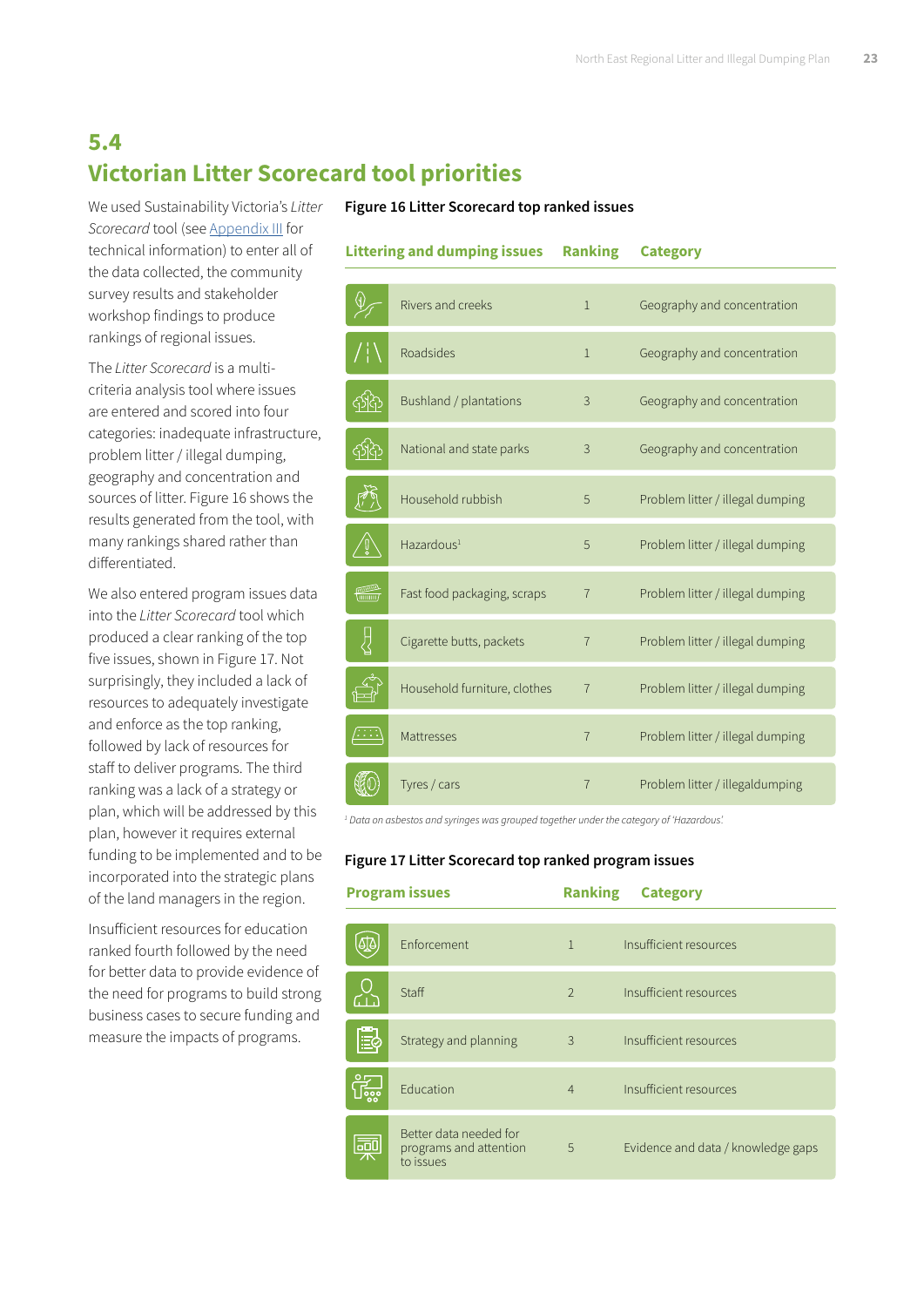# <span id="page-25-0"></span>**6. Regional priorities**

We identified the top priorities for the North East region using:

- community survey litter and dumping type and location priorities ([Figure 14\)](#page-21-0)
- stakeholder workshop litter and dumping type and location priorities ([Figure 15\)](#page-23-0)
- Sustainability Victoria's *Litter Scorecard* tool ([Figure 16](#page-24-0)).

There was strong consistency of the highest priority items and the highest priority locations for littering and dumping across all three data sets.

The *Litter Scorecard* produced 'geography and concentration' issues as the top four rankings followed by a 'problem litter / illegal dumping' issue. But to identify actions to reduce and prevent litter and dumping in these locations we need to understand what sort of items are being littered or dumped. Because, as discussed in [Section 3.2,](#page-7-0) people's behaviour and motivations vary depending on the type of item to be disposed of and the location the person is in. Establishing the relationship between items in locations informs the most appropriate actions based on the research and evidence of what works, discussed in [Section 3.3.](#page-9-0)

The analysis produced two distinct priorities that combine a problem type in a problem location that are shown in Figure 18.

#### **Figure 18 Regional litter and dumping priorities**



**1. Littering of fast food packaging and scraps and cigarette butts and packets on roadsides.** 



**2. Dumping of household rubbish, small-scale asbestos, furniture, clothes, mattresses, tyres, and cars in rivers and creeks, bushland / plantations, national and state parks.**

## **6.1 Addressing the priorities with actions**

As discussed in [Section 2](#page-3-0), the plan focuses on three areas which are to:

- Build and strengthen a culture that rejects littering and dumping in the North East region.
- Plan programs that address the litter and dumping priorities and monitor and evaluate their effectiveness.
- Identify funding and resourcing requirements to deliver the necessary evidence base for the introduction of policies, legislation and further initiatives to reduce and prevent litter and dumping.

We have developed an action plan with a variety of activities or interventions to prevent, maintain and respond (see  $Figure 1$ ) to the highest priority for litter and for illegal dumping. The plan aims to move the majority of actions to *prevent* and *maintain* to reduce *respond* actions over time.

While major programs require external funding to implement, the plan also includes low or no-cost activities that can be implemented as opportunities arise.

The action plan has been based on the evidence of the litter and dumping priorities in the region, built on past and ongoing activities and achievements within the region, and 20 years of research findings about littering behaviours, captured in the book *Litter-ology*<sup>7</sup> , and used the recommended actions that have been proven to be effective (discussed in [Section 3.3](#page-9-0)).

*<sup>7</sup> Litter-ology: understanding littering and the secrets to clean places, Spehr, K. and Curnow, R., Environment Books, Frankston, 2015*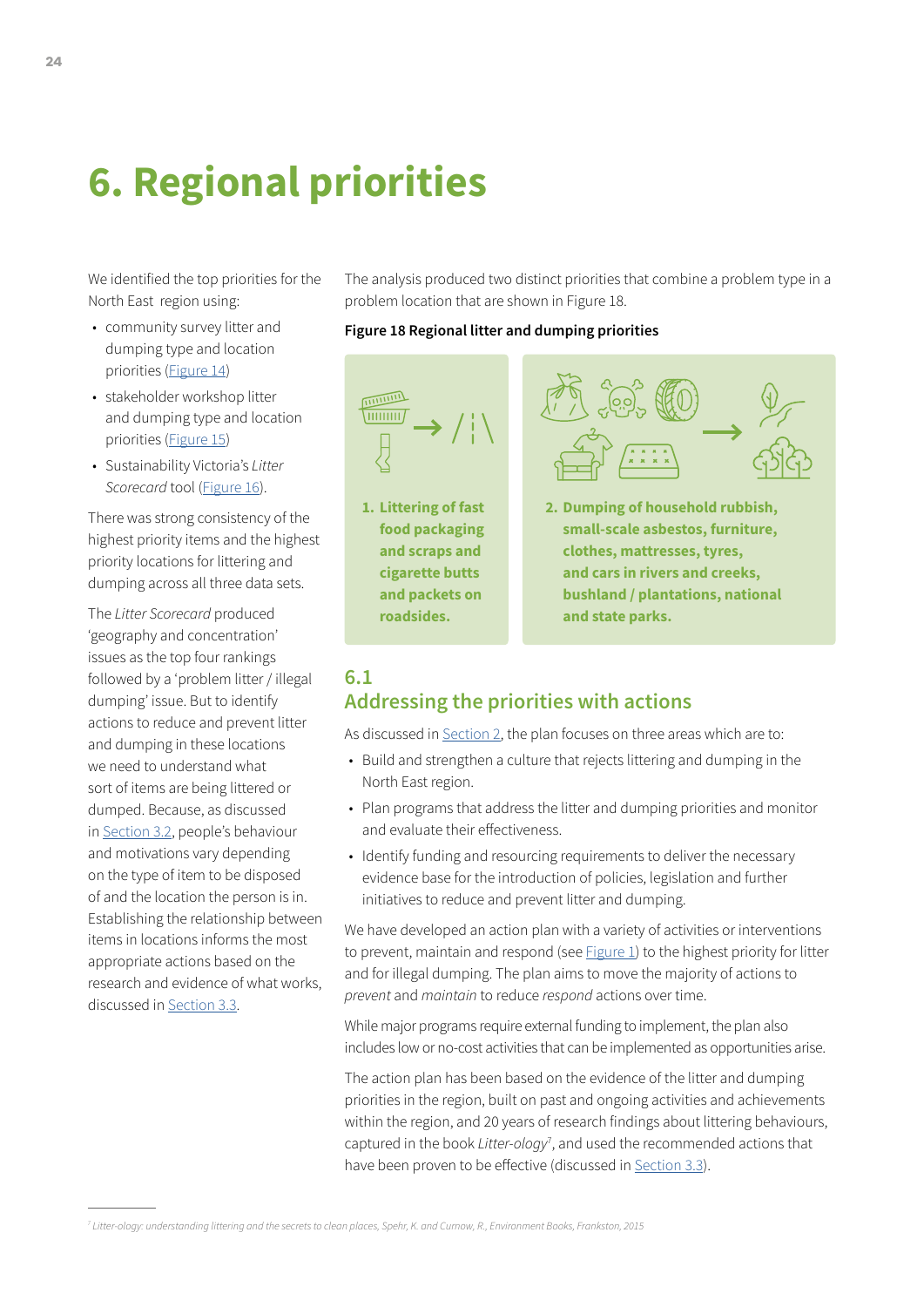We will also consult and collaborate with the other WRRGs that share our priorities to strive for consistency of approach, messaging and actions.

The key actions to reduce roadside litter are shown in Figure 19. A detailed action plan will sit behind the key actions.

#### **Figure 19 Key actions to reduce littering of fast food packaging and scraps, cigarette butts and packets on roadsides**

| <b>PREVENT</b>  | • Reduce littering on roadsides<br>• Increase the likelihood of being caught and fined<br>• Engage fast food businesses to participate<br>• Deliver a communications campaign to educate and inform | <u>monitor,</u>            |
|-----------------|-----------------------------------------------------------------------------------------------------------------------------------------------------------------------------------------------------|----------------------------|
| <b>MAINTAIN</b> | • Increase effectiveness of land manager collaboration<br>• Provide visible enforcement on roadsides<br>• Ensure infrastructure is fit for purpose<br>• Build on community rejection of littering   | evaluate<br><u>refine,</u> |
| <b>RESPOND</b>  | • Respond to incidents and reports<br>• Highly visible enforcement<br>• Seek community support<br>• Respond to infrastructure issues                                                                | report                     |

The key actions for dumping are very similar for roadside and are shown in Figure 20.

#### **Figure 20 Key actions to reduce dumping of household rubbish, small-scale asbestos furniture, clothes, mattresses, tyres and cars in rivers and creeks, bushland / plantations, national and state parks**

| <b>PREVENT</b>  | • Reduce illegal dumping in bushland<br>• Increase the likelihood of being caught and fined<br>• Engage land managers to participate<br>• Deliver a communications campaign explaining dumpers are in the minority | monitor,      |
|-----------------|--------------------------------------------------------------------------------------------------------------------------------------------------------------------------------------------------------------------|---------------|
|                 |                                                                                                                                                                                                                    |               |
| <b>MAINTAIN</b> | • Increase effectiveness of land manager collaboration<br>• Provide visible enforcement                                                                                                                            | evaluate,     |
|                 | • Ensure infrastructure is fit for purpose<br>• Build on community rejection of dumping                                                                                                                            | refine,       |
|                 |                                                                                                                                                                                                                    |               |
| <b>RESPOND</b>  | • Respond to incidents and reports<br>• Highly visible enforcement<br>• Seek community support<br>• Respond to infrastructure issues                                                                               | <b>report</b> |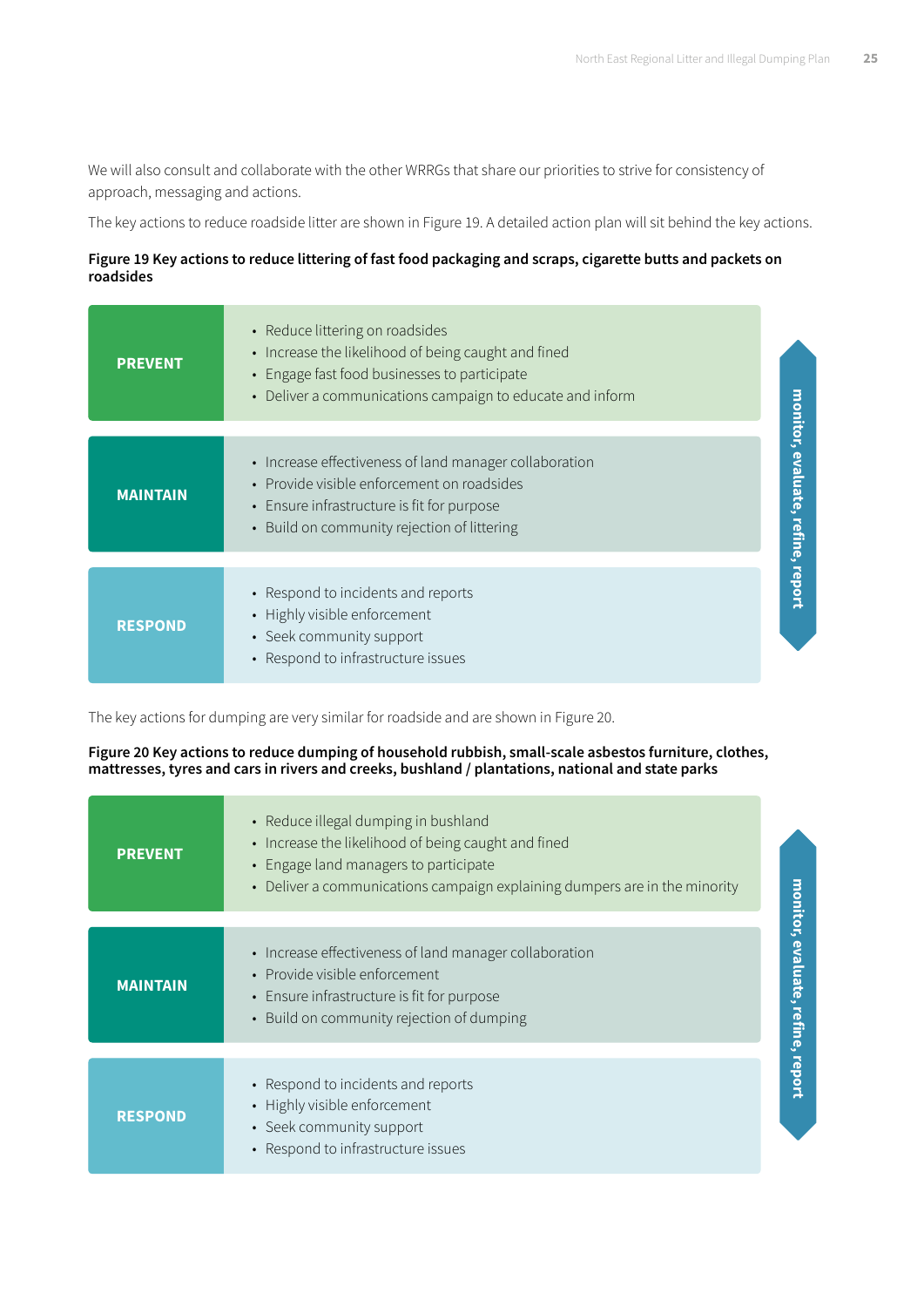# **7. Implementing the key actions**

# **7.1 Establish a regional partnership for delivery**

The first step in delivering the action plan is for the North East WRRG to engage the land managers and other stakeholders affected by litter and dumping to establish a collaborative regional partnership to deliver the plan.

North East WRRG will facilitate developing a memorandum of understanding, or compact, with the land managers in the region to determine governance, roles and responsibilities, agreed data collection, reporting, communication, and monitoring and evaluation protocols.

North East WRRG will engage with the following land managers:

- councils
- DELWP
- Alpine Resorts
- Parks Victoria
- Regional Roads Victoria
- VicTrack
- V/Line
- management authorities. • water and catchment

Community and other groups would also be approached to collaborate in the regional partnership to deliver the action plan.

 to facilitate, with the foundation work the key task to be completed in the Figure 21 outlines the phases of a four-year delivery plan for North East WRRG Year 1. As funding becomes available, Years 2, 3 and 4 will be delivered.

#### **Figure 21 Four-year delivery plan**

| YEAR <sub>1</sub><br><b>Establish</b>                          | • Establish a regional litter and dumping taskforce<br>• Develop agreed roles and responsibilities<br>through a memorandum of understanding or<br>compact<br>· Standardise data collection, reporting,<br>communication protocols and tools<br>• Set benchmarks and shared objectives<br>• Develop prioritised and costed action plan |
|----------------------------------------------------------------|---------------------------------------------------------------------------------------------------------------------------------------------------------------------------------------------------------------------------------------------------------------------------------------------------------------------------------------|
| <b>YEAR 2</b><br>Deliver,<br>evaluate,<br>refine and<br>report | • Implement litter and dumping priority initiative/s<br>• Promote activities<br>• Share information<br>· Identify and evaluate key learnings<br>• Recommend activities to achieve improved<br>performance<br>• Report to the community and other stakeholders                                                                         |
| <b>YEAR 3</b><br>Deliver,<br>evaluate,<br>refine and<br>report | • Implement litter and dumping priority initiative/s<br>• Promote activities<br>• Share information<br>• Identify and evaluate key learnings<br>• Recommend activities to achieve improved<br>performance<br>• Report to the community and other stakeholders                                                                         |
|                                                                | • Review the effectiveness of the taskforce and                                                                                                                                                                                                                                                                                       |
| <b>YEAR4</b><br>Review,<br>refine and<br>report                | make appropriate amendments<br>• Review evidence base and re-establish priorities<br>• Develop shared objectives and develop<br>prioritised and costed action plan<br>• Report to the community and other stakeholders                                                                                                                |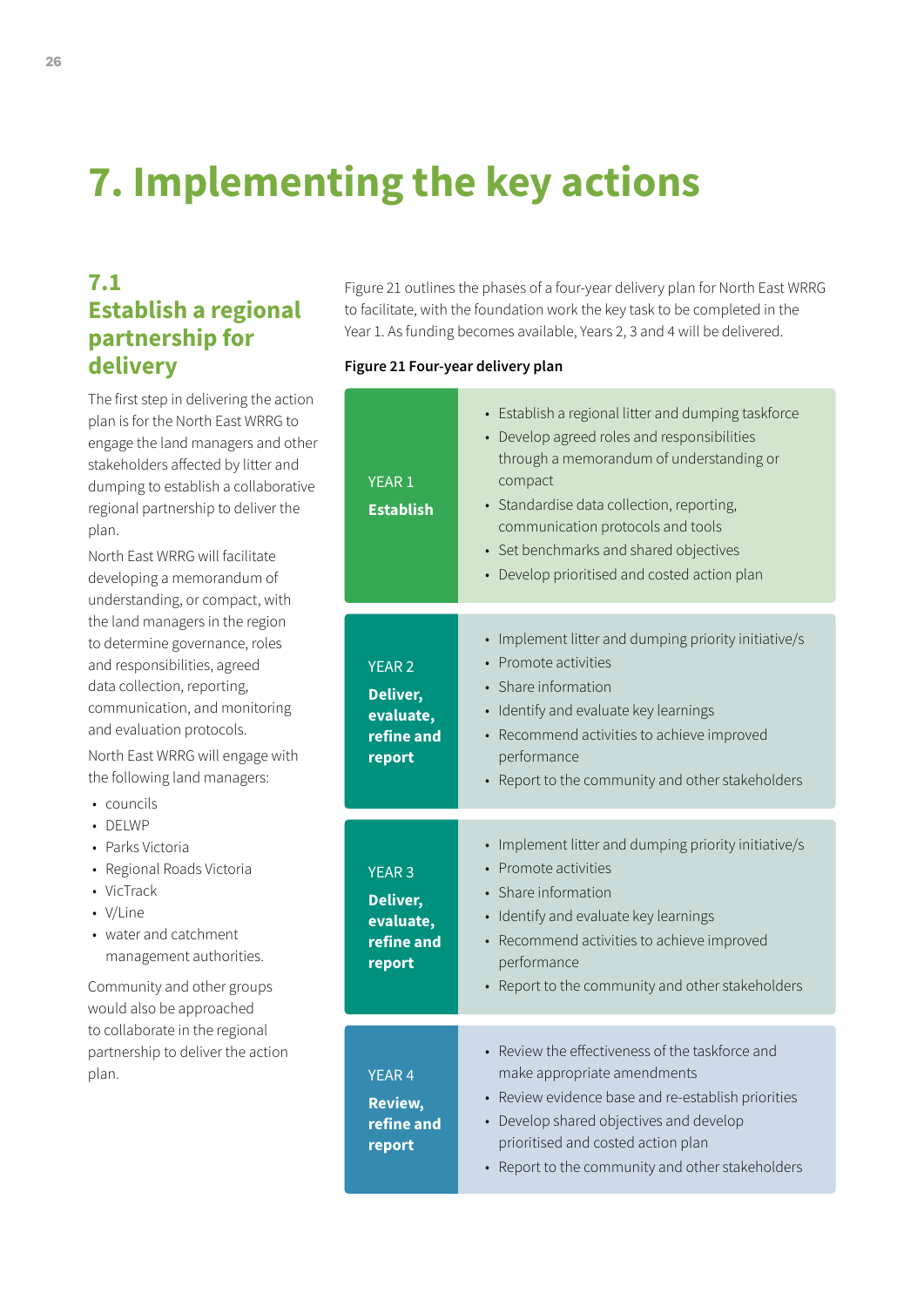# **7.2 Measuring change**

The monitoring and evaluation plan will be developed as part of the detailed action plan when funding is secured. It will include establishing:

- project outcomes
- key outcome indicators, including for 'soft' outcomes
- measurement tools
- baseline data, noting that some has been established in the development of this plan
- targets where appropriate and for Years 2, 3 and 4
- accountability for tasks
- measurement period to measure any changes depending on funding, measurement 12 months after the program to measure sustained changes.

The data components rely upon a statewide data collection system being available to and used by all land managers.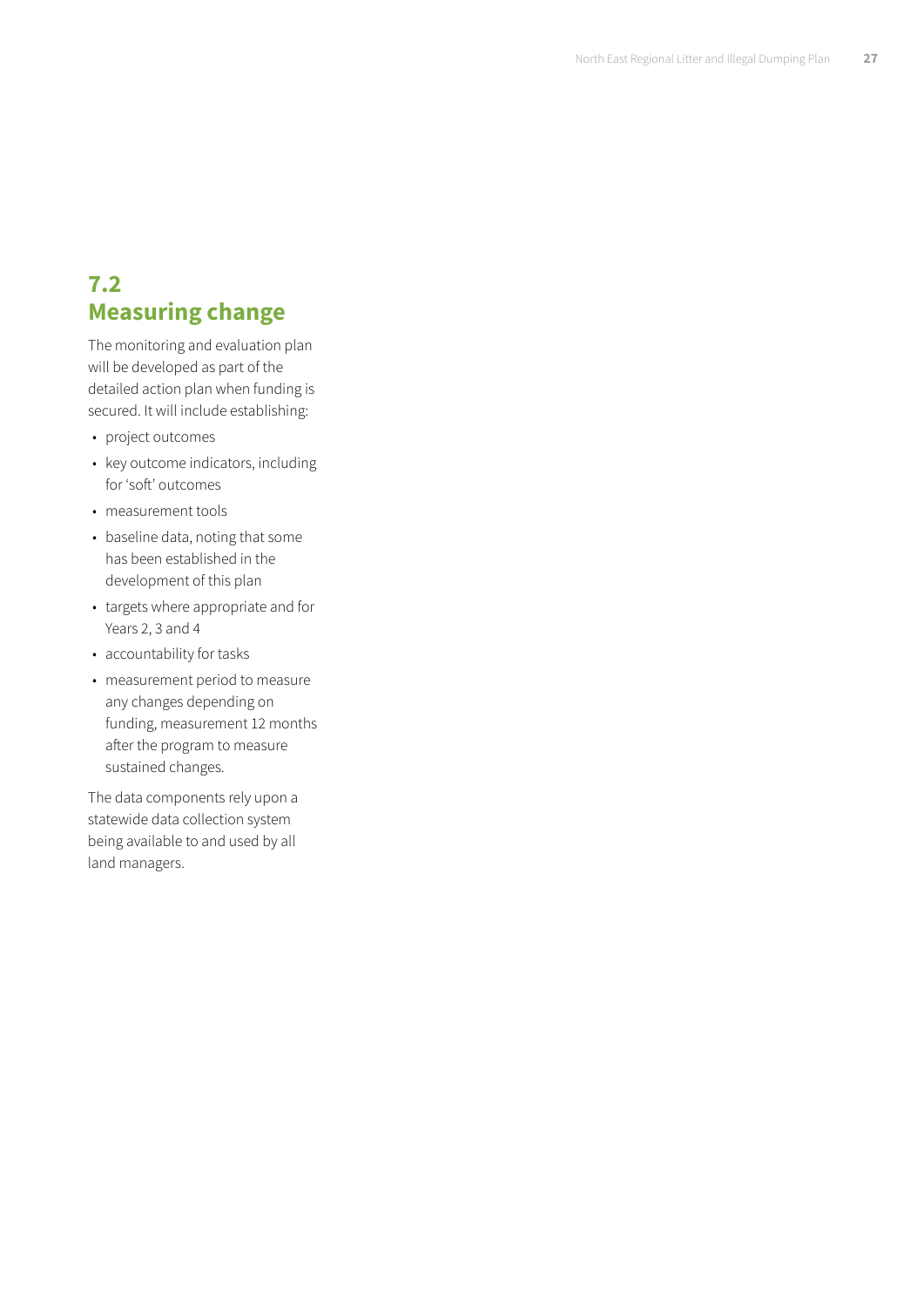# <span id="page-29-0"></span>**References**

*Calder Highway Illegal Dumping and Litter Investigation Squad – CHILI Squad Campaign Litter Assessment Report*, for Calder and Mildura Regional Waste Management Groups, Community Change, January 2012.

*EAST: Four simple ways to apply behavioural insights*, UK Behavioural Insights Team, Owain Service, Michael Hallsworth, David Halpern, Felicity Algate, Rory Gallagher, Sam Nguyen, Simon Ruda, Michael Sanders with Marcos Pelenur, Alex Gyani, Hugo Harper, Joanne Reinhard & Elspeth Kirkman, in partnership with Cabinet Office, Nesta, United Kingdom, 2015.

*Illegal Dumping Litter Prevention Kit*, Victorian Litter Action Alliance, 2013.

*Illegal Dumping Research Report,* State of NSW Environment Protection Authority, NSW, 2015.

*Litter-ology: understanding littering and the secrets to clean places*, Spehr, K. and Curnow, R., Environment Books, Frankston, 2015.

*Keep Australia Beautiful National Litter Index 2017-18* Victoria Results, Keep Australia Beautiful National Association, 2018.

*Love Queensland. Let's keep it clean, South West Regional Roadside Litter Prevention Pilot Project*, Department of Environment and Heritage Protection, Queensland Government, 2016.

*North East Waste and Resource Recovery Implementation Plan*, North East Waste and Resource Recovery Group, 2016.

R*oadside Litter Prevention and Resource Recovery Kit,* Victorian Litter Action Alliance, 2010.

*Victorian Litter Report Card*, Sustainability Victoria, Melbourne, 2016.

*Victorian Waste Education Strategy,* Sustainability Victoria, Melbourne, 2015.

# **Appendices**

The appendices can be found on the website: [www.newrrg.vic.gov.au](http://www.newrrg.vic.gov.au)